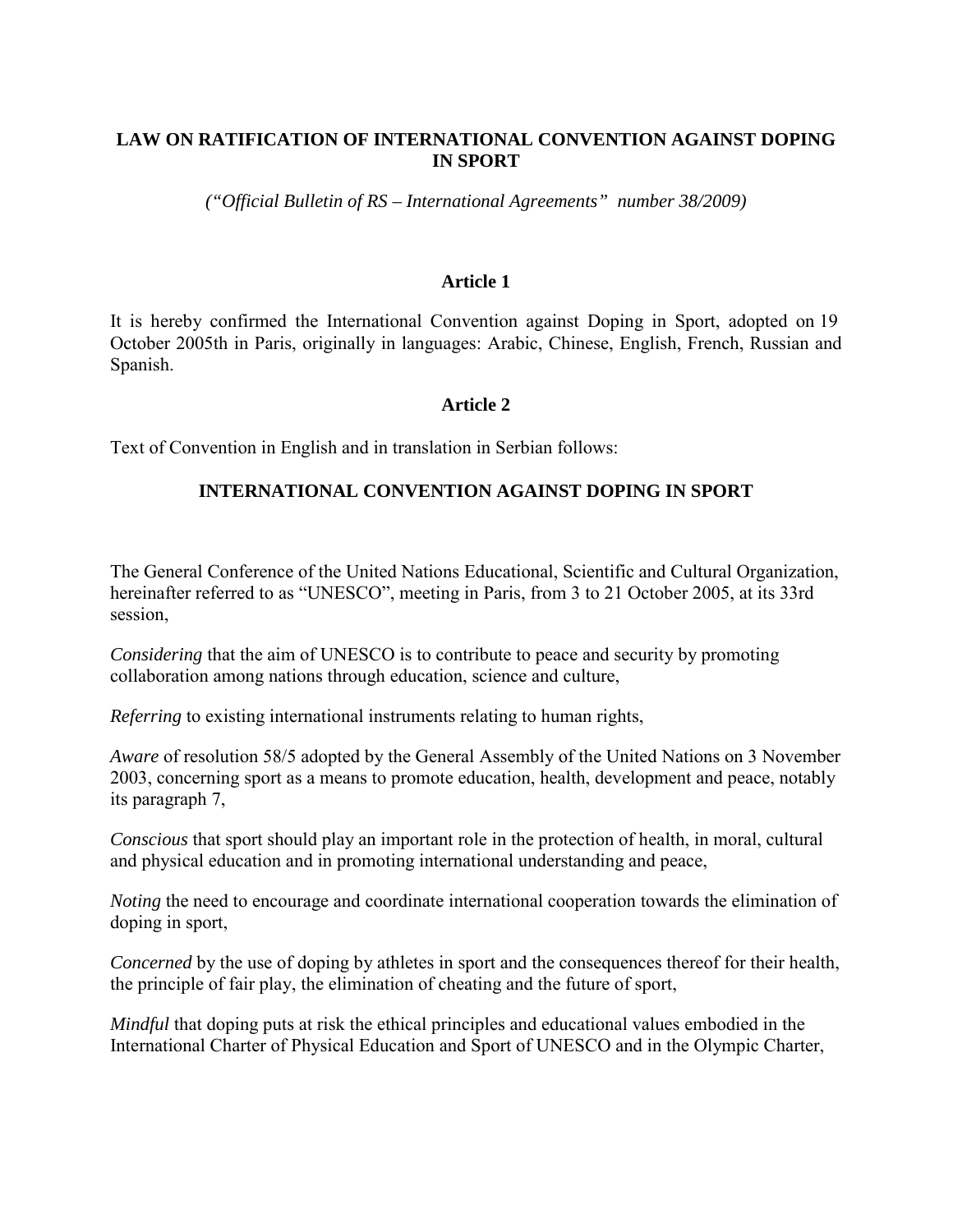*Recalling* that the Anti-Doping Convention and its Additional Protocol adopted within the framework of the Council of Europe are the public international law tools which are at the origin of national anti-doping policies and of intergovernmental cooperation,

*Recalling* the recommendations on doping adopted by the second, third and fourth International Conferences of Ministers and Senior Officials Responsible for Physical Education and Sport organized by UNESCO at Moscow (1988), Punta del Este (1999) and Athens (2004) and 32 C/Resolution 9 adopted by the General Conference of UNESCO at its 32nd session (2003),

*Bearing in mind* the World Anti-Doping Code adopted by the World Anti-Doping Agency at the World Conference on Doping in Sport, Copenhagen, 5 March 2003, and the Copenhagen Declaration on Anti-Doping in Sport,

*Mindful also* of the influence that elite athletes have on youth,

*Aware* of the ongoing need to conduct and promote research with the objectives of improving detection of doping and better understanding of the factors affecting use in order for prevention strategies to be most effective,

*Aware also* of the importance of ongoing education of athletes, athlete support personnel and the community at large in preventing doping,

*Mindful* of the need to build the capacity of States Parties to implement anti-doping programmes,

*Aware* that public authorities and the organizations responsible for sport have complementary responsibilities to prevent and combat doping in sport, notably to ensure the proper conduct, on the basis of the principle of fair play, of sports events and to protect the health of those that take part in them,

*Recognizing* that these authorities and organizations must work together for these purposes, ensuring the highest degree of independence and transparency at all appropriate levels,

*Determined* to take further and stronger cooperative action aimed at the elimination of doping in sport,

*Recognizing* that the elimination of doping in sport is dependent in part upon progressive harmonization of anti-doping standards and practices in sport and cooperation at the national and global levels,

*Adopts* this Convention on this nineteenth day of October 2005.

## **I. Scope**

### *Article 1 – Purpose of the Convention*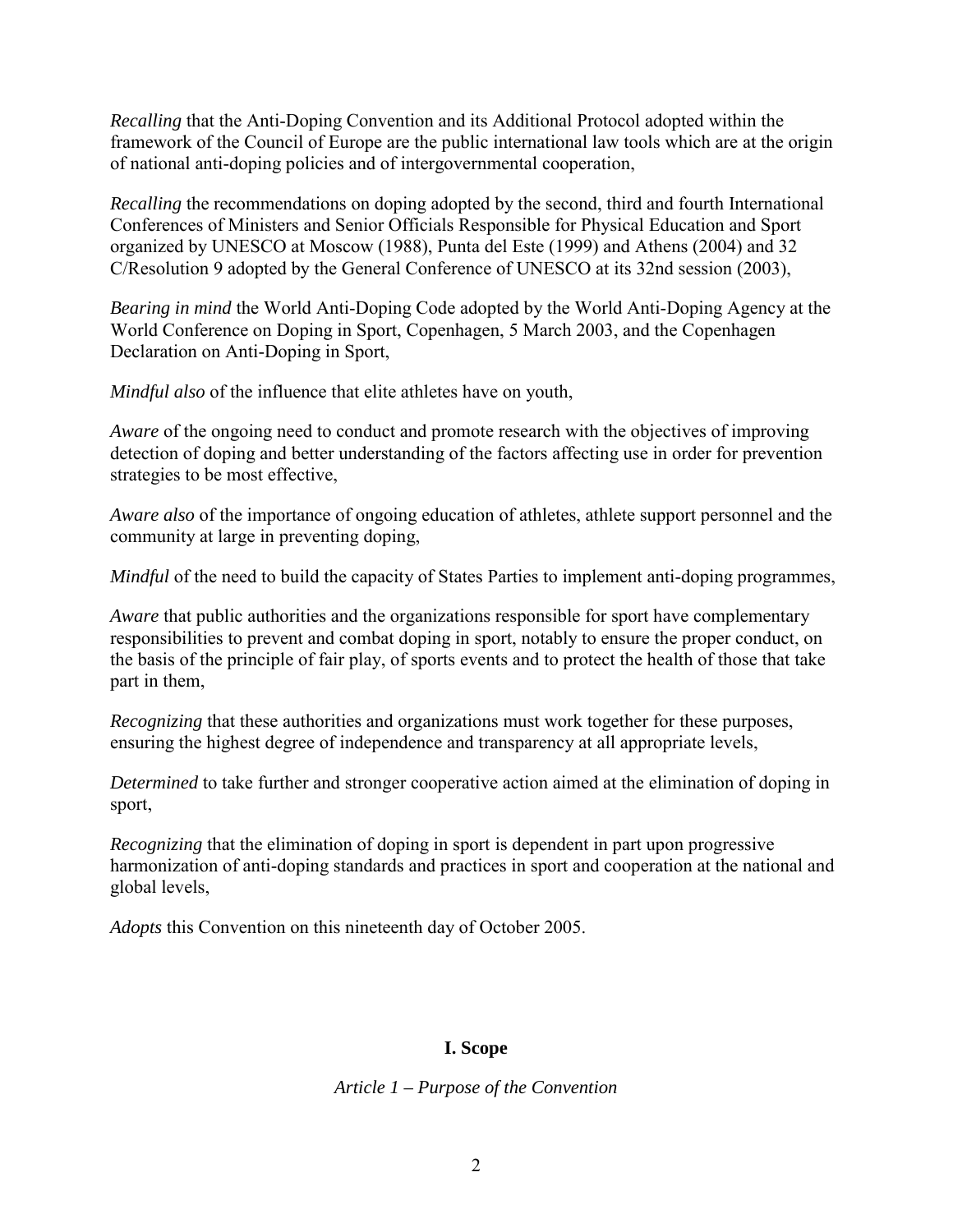The purpose of this Convention, within the framework of the strategy and programme of activities of UNESCO in the area of physical education and sport, is to promote the prevention of and the fight against doping in sport, with a view to its elimination.

### *Article 2 – Definitions*

These definitions are to be understood within the context of the World Anti-Doping Code. However, in case of conflict the provisions of the Convention will prevail.

For the purposes of this Convention:

1. "Accredited doping control laboratories" means laboratories accredited by the World Anti-Doping Agency.

2. "Anti-doping organization" means an entity that is responsible for adopting rules for initiating, implementing or enforcing any part of the doping control process. This includes, for example, the International Olympic Committee, the International Paralympic Committee, other major event organizations that conduct testing at their events, the World Anti-Doping Agency, international federations and national antidoping organizations.

3. "Anti-doping rule violation" in sport means one or more of the following:

(a) the presence of a prohibited substance or its metabolites or markers in an athlete's bodily specimen;

(b) use or attempted use of a prohibited substance or a prohibited method;

(c) refusing, or failing without compelling justification, to submit to sample collection after notification as authorized in applicable anti-doping rules or otherwise evading sample collection;

(d) violation of applicable requirements regarding athlete availability for out-of-competition testing, including failure to provide required whereabouts information and missed tests which are declared based on reasonable rules;

(e) tampering, or attempting to tamper, with any part of doping control;

(f) possession of prohibited substances or methods;

(g) trafficking in any prohibited substance or prohibited method;

(h) administration or attempted administration of a prohibited substance or prohibited method to any athlete, or assisting, encouraging, aiding, abetting, covering up or any other type of complicity involving an anti-doping rule violation or any attempted violation.

4. "Athlete" means, for the purposes of doping control, any person who participates in sport at the international or national level as defined by each national anti-doping organization and accepted by States Parties and any additional person who participates in a sport or event at a lower level accepted by States Parties. For the purposes of education and training programmes, "athlete" means any person who participates in sport under the authority of a sports organization.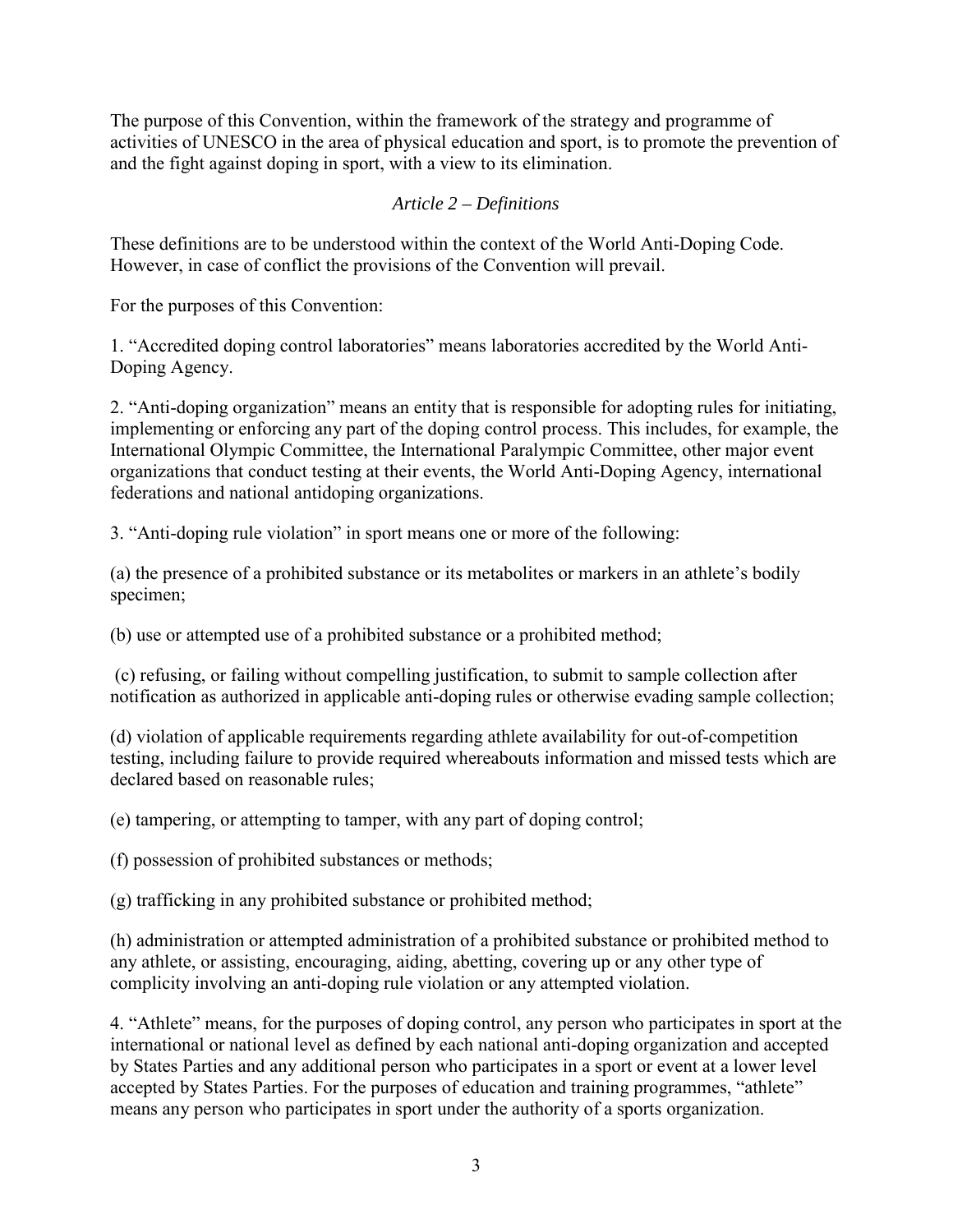5. "Athlete support personnel" means any coach, trainer, manager, agent, team staff, official, medical or paramedical personnel working with or treating athletes participating in or preparing for sports competition.

6. "Code" means the World Anti-Doping Code adopted by the World Anti-Doping Agency on 5 March 2003 at Copenhagen which is attached as Appendix 1 to this Convention.

7. "Competition" means a single race, match, game or singular athletic contest.

8. "Doping control" means the process including test distribution planning, sample collection and handling, laboratory analysis, results management, hearings and appeals.

9. "Doping in sport" means the occurrence of an anti-doping rule violation.

10. "Duly authorized doping control teams" means doping control teams operating under

the authority of international or national anti-doping organizations.

11. "In-competition" testing means, for purposes of differentiating between in-competition and out-of-competition testing, unless provided otherwise in the rules of an international federation or other relevant anti-doping organization, a test where an athlete is selected for testing in connection with a specific competition.

12. "International Standard for Laboratories" means the standard which is attached as Appendix 2 to this Convention.

13. "International Standard for Testing" means the standard which is attached as Appendix 3 to this Convention.

14. "No advance notice" means a doping control which takes place with no advance warning to the athlete and where the athlete is continuously chaperoned from the moment of notification through sample provision.

15. "Olympic Movement" means all those who agree to be guided by the Olympic Charter and who recognize the authority of the International Olympic Committee, namely the international federations of sports on the programme of the Olympic Games, the National Olympic Committees, the Organizing Committees of the Olympic Games, athletes, judges and referees, associations and clubs, as well as all the organizations and institutions recognized by the International Olympic Committee.

16. "Out-of-competition" doping control means any doping control which is not conducted in competition.

17. "Prohibited List" means the list which appears in Annex I to this Convention identifying the prohibited substances and prohibited methods.

18. "Prohibited method" means any method so described on the Prohibited List, which appears in Annex I to this Convention.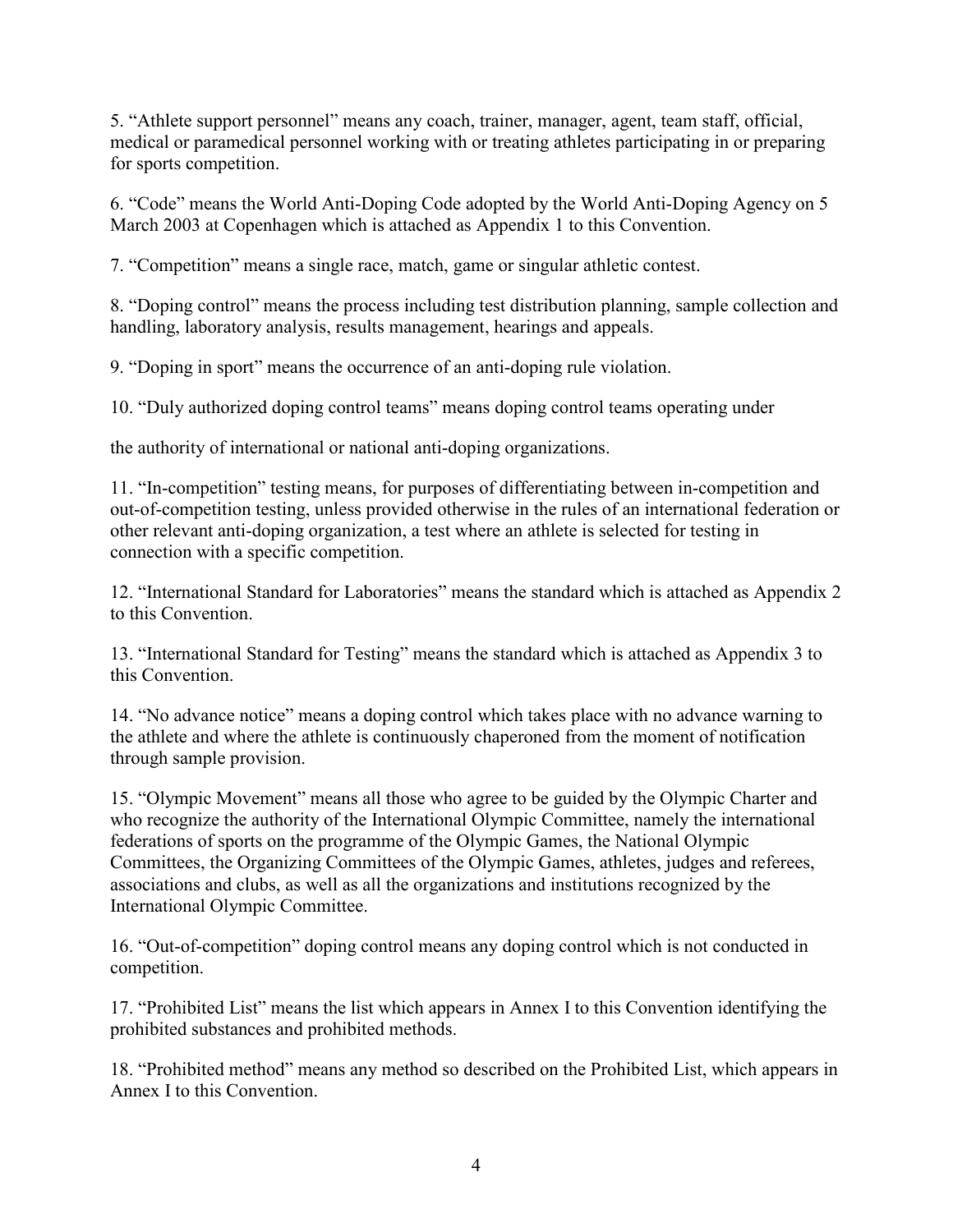19. "Prohibited substance" means any substance so described on the Prohibited List, which appears in Annex I to this Convention.

20. "Sports organization" means any organization that serves as the ruling body for an event for one or several sports.

21. "Standards for Granting Therapeutic Use Exemptions" means those standards that

appear in Annex II to this Convention.

22. "Testing" means the parts of the doping control process involving test distribution planning, sample collection, sample handling and sample transport to the laboratory.

23. "Therapeutic use exemption" means an exemption granted in accordance with Standards for Granting Therapeutic Use Exemptions.

24. "Use" means the application, ingestion, injection or consumption by any means whatsoever of any prohibited substance or prohibited method.

25. "World Anti-Doping Agency" (WADA) means the foundation so named established under Swiss law on 10 November 1999.

*Article 3 – Means to achieve the purpose of the Convention* 

In order to achieve the purpose of the Convention, States Parties undertake to:

(a) adopt appropriate measures at the national and international levels which are consistent with the principles of the Code;

(b) encourage all forms of international cooperation aimed at protecting athletes and ethics in sport and at sharing the results of research;

(c) foster international cooperation between States Parties and leading organizations in the fight against doping in sport, in particular with the World Anti-Doping Agency.

*Article 4 – Relationship of the Convention to the Code* 

1. In order to coordinate the implementation, at the national and international levels, of the fight against doping in sport, States Parties commit themselves to the principles of the Code as the basis for the measures provided for in Article 5 of this Convention. Nothing in this Convention prevents States Parties from adopting additional measures complementary to the Code.

2. The Code and the most current version of Appendices 2 and 3 are reproduced for information purposes and are not an integral part of this Convention. The Appendices as such do not create any binding obligations under international law for States Parties.

3. The Annexes are an integral part of this Convention.

*Article 5 – Measures to achieve the objectives of the Convention*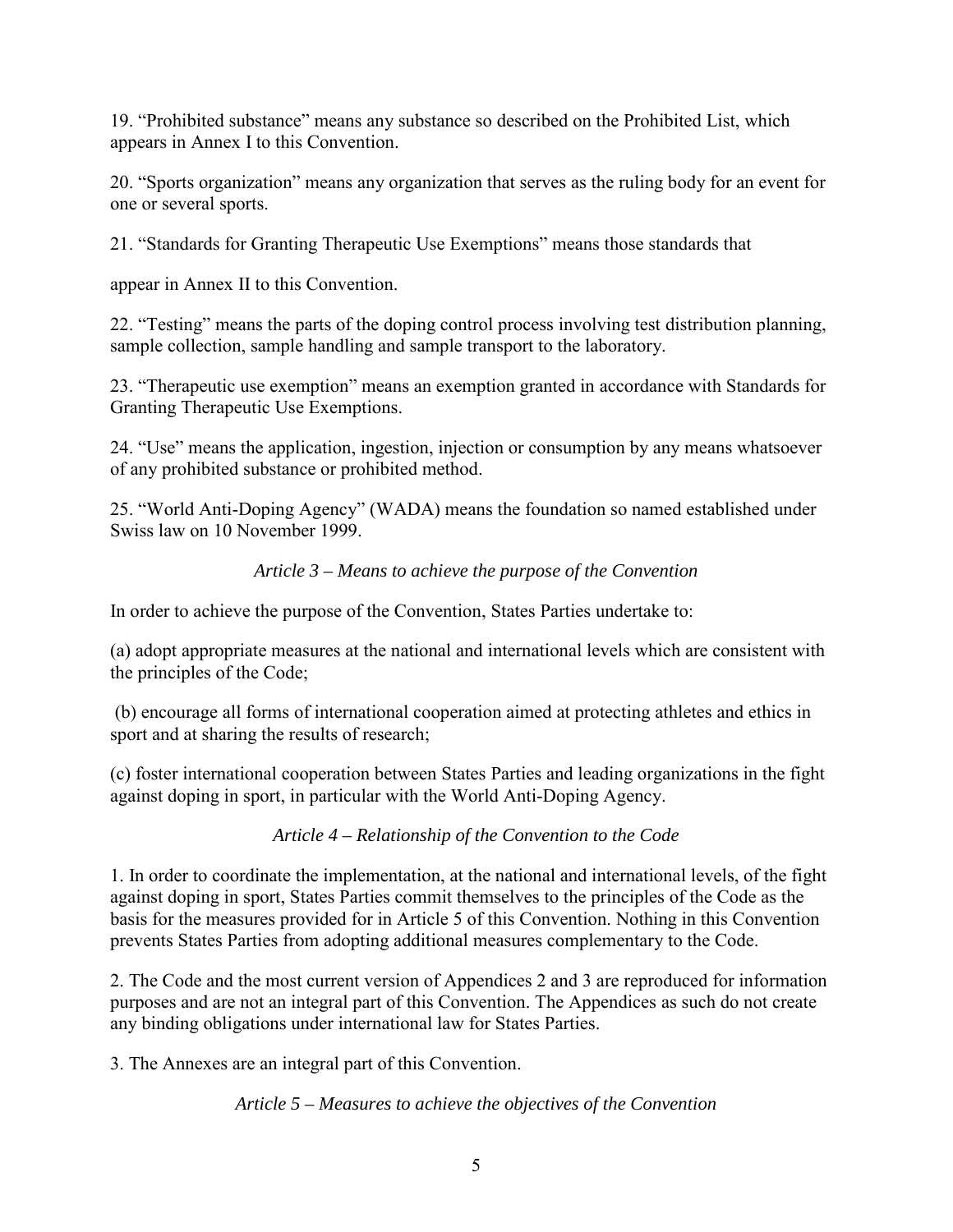In abiding by the obligations contained in this Convention, each State Party undertakes to adopt appropriate measures. Such measures may include legislation, regulation, policies or administrative practices.

### *Article 6 – Relationship to other international instruments*

This Convention shall not alter the rights and obligations of States Parties which arise from other agreements previously concluded and consistent with the object and purpose of this Convention. This does not affect the enjoyment by other States Parties of their rights or the performance of their obligations under this Convention.

# **II. Anti-doping activities at the national level**

## *Article 7 – Domestic coordination*

States Parties shall ensure the application of the present Convention, notably through domestic coordination. To meet their obligations under this Convention, States Parties may rely on antidoping organizations as well as sports authorities and organizations.

# *Article 8 – Restricting the availability and use in sport of prohibited substances and methods*

1. States Parties shall, where appropriate, adopt measures to restrict the availability of prohibited substances and methods in order to restrict their use in sport by athletes, unless the use is based upon a therapeutic use exemption. These include measures against trafficking to athletes and, to this end, measures to control production, movement, importation, distribution and sale.

2. States Parties shall adopt, or encourage, where appropriate, the relevant entities within their jurisdictions to adopt measures to prevent and to restrict the use and possession of prohibited substances and methods by athletes in sport, unless the use is based upon a therapeutic use exemption.

3. No measures taken pursuant to this Convention will impede the availability for legitimate purposes of substances and methods otherwise prohibited or controlled in sport.

## *Article 9 – Measures against athlete support personnel*

States Parties shall themselves take measures or encourage sports organizations and antidoping organizations to adopt measures, including sanctions or penalties, aimed at athlete support personnel who commit an anti-doping rule violation or other offence connected with doping in sport*.* 

## *Article 10 – Nutritional supplements*

States Parties, where appropriate, shall encourage producers and distributors of nutritional supplements to establish best practices in the marketing and distribution of nutritional supplements, including information regarding their analytic composition and quality assurance.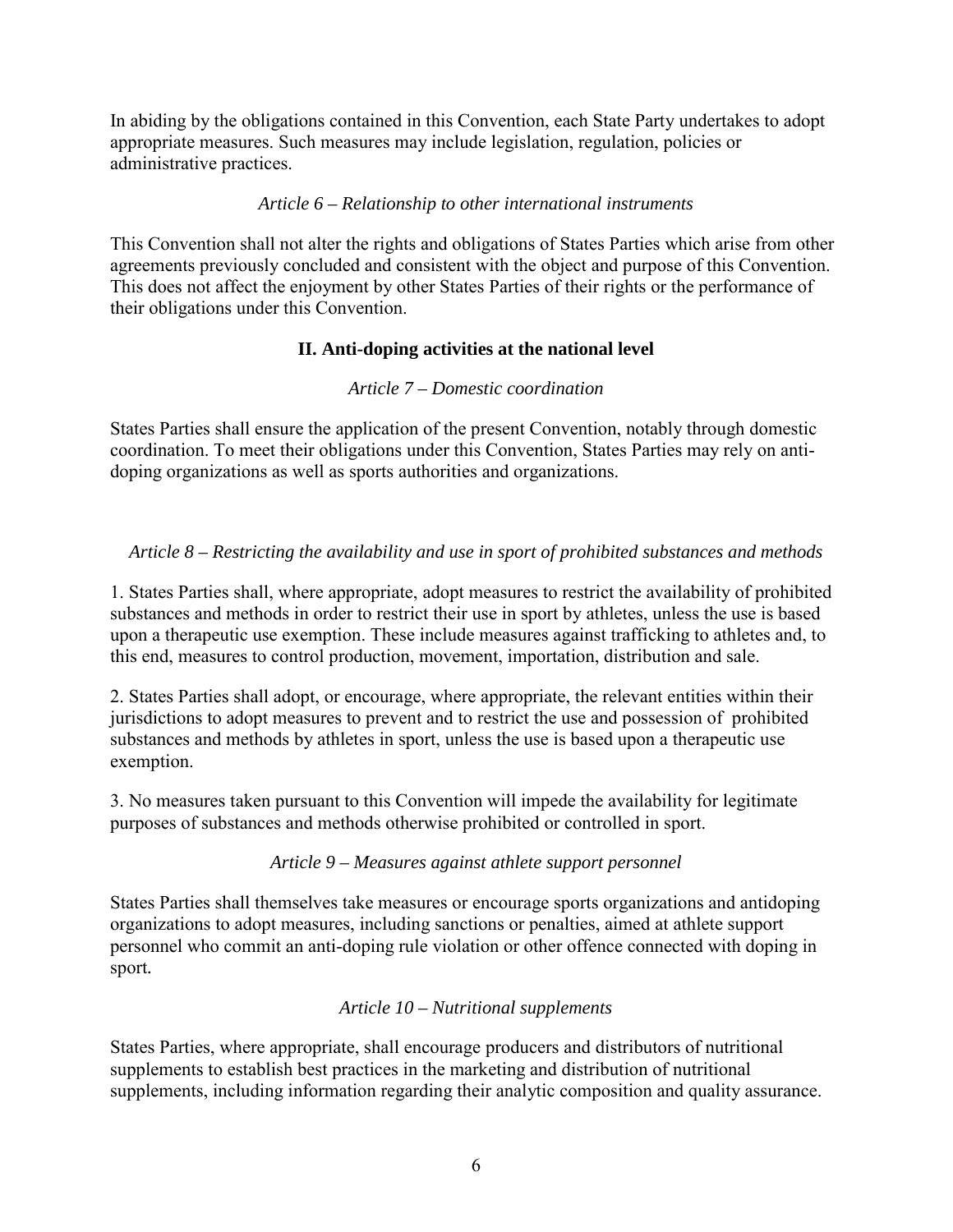### *Article 11 – Financial measures*

States Parties shall, where appropriate: (a) provide funding within their respective budgets to support a national testing programme across all sports or assist sports organizations and antidoping organizations in financing doping controls either by direct subsidies or grants, or by recognizing the costs of such controls when determining the overall subsidies or grants to be awarded to those organizations;

(b) take steps to withhold sport-related financial support to individual athletes or athlete support personnel who have been suspended following an anti-doping rule violation, during the period of their suspension;

(c) withhold some or all financial or other sport-related support from any sports organization or anti-doping organization not in compliance with the Code or applicable anti-doping rules adopted pursuant to the Code.

### *Article 12 – Measures to facilitate doping control*

States Parties shall, where appropriate:

(a) encourage and facilitate the implementation by sports organizations and antidoping organizations within their jurisdiction of doping controls in a manner consistent with the Code, including no-advance notice, out-of-competition and incompetition testing;

(b) encourage and facilitate the negotiation by sports organizations and anti-doping organizations of agreements permitting their members to be tested by duly authorized doping control teams from other countries;

 (c) undertake to assist the sports organizations and anti-doping organizations within their jurisdiction in gaining access to an accredited doping control laboratory for the purposes of doping control analysis.

#### **III. International cooperation**

#### *Article 13 – Cooperation between anti-doping organizations and sports organizations*

States Parties shall encourage cooperation between anti-doping organizations, public authorities and sports organizations within their jurisdiction and those within the jurisdiction of other States Parties in order to achieve, at the international level, the purpose of this Convention.

*Article 14 – Supporting the mission of the World Anti-Doping Agency* 

States Parties undertake to support the important mission of the World Anti-Doping Agency in the international fight against doping.

*Article 15 – Equal funding of the World Anti-Doping Agency*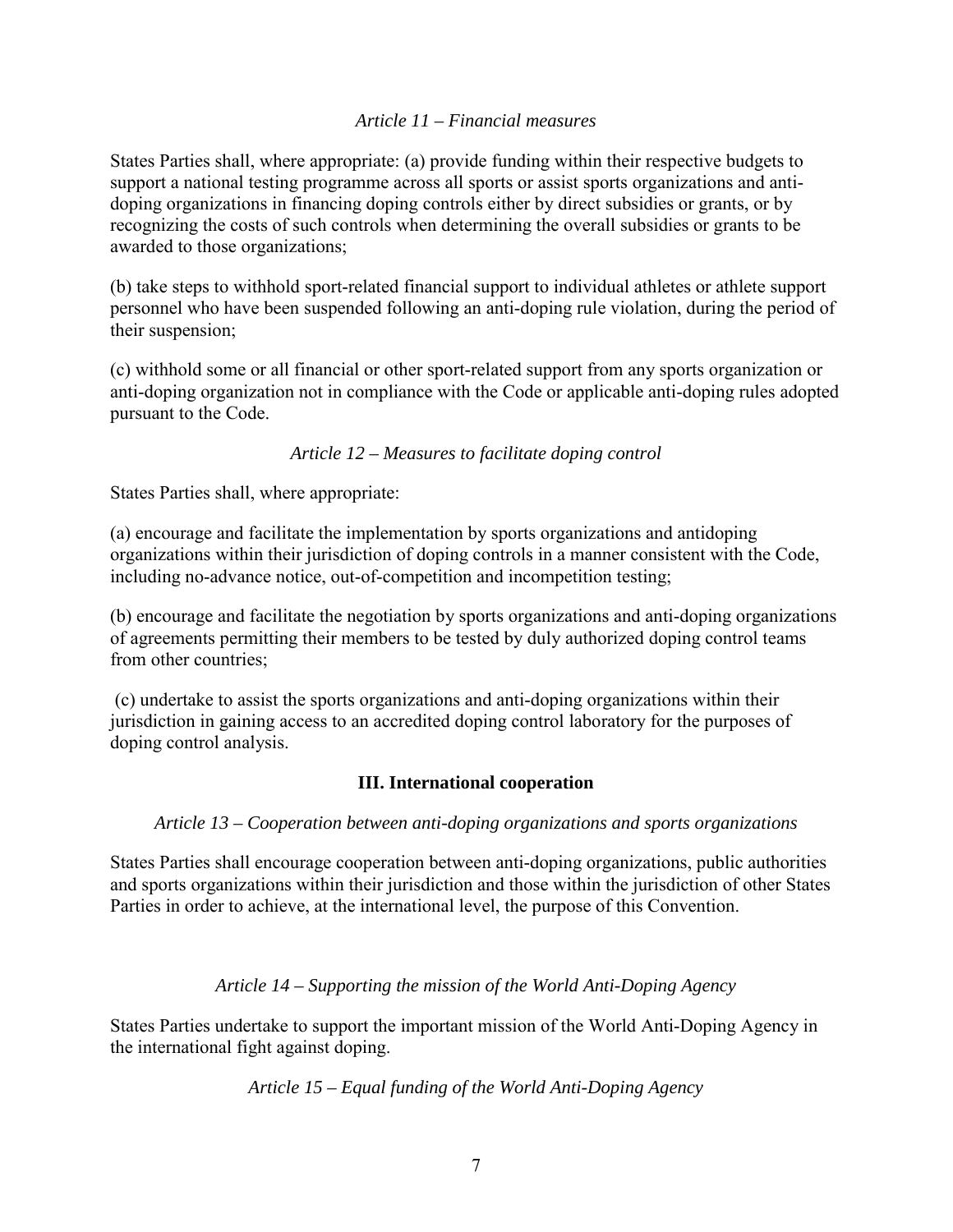States Parties support the principle of equal funding of the World Anti-Doping Agency's approved annual core budget by public authorities and the Olympic Movement.

## *Article 16 – International cooperation in doping control*

Recognizing that the fight against doping in sport can only be effective when athletes can be tested with no advance notice and samples can be transported in a timely manner to laboratories for analysis, States Parties shall, where appropriate and in accordance with domestic law and procedures:

(a) facilitate the task of the World Anti-Doping Agency and anti-doping organizations operating in compliance with the Code, subject to relevant host countries' regulations, of conducting in- or out-of-competition doping controls on their athletes, whether on their territory or elsewhere;

(b) facilitate the timely movement of duly authorized doping control teams across borders when conducting doping control activities;

(c) cooperate to expedite the timely shipping or carrying across borders of samples in such a way as to maintain their security and integrity;

(d) assist in the international coordination of doping controls by various anti-doping organizations, and cooperate to this end with the World Anti-Doping Agency;

(e) promote cooperation between doping control laboratories within their jurisdiction and those within the jurisdiction of other States Parties. In particular, States Parties with accredited doping control laboratories should encourage laboratories within their jurisdiction to assist other States Parties in enabling them to acquire the experience, skills and techniques necessary to establish their own laboratories should they wish to do so;

(f) encourage and support reciprocal testing arrangements between designated antidoping

organizations, in conformity with the Code;

(g) mutually recognize the doping control procedures and test results management,

including the sport sanctions thereof, of any anti-doping organization that are consistent with the Code.

## *Article 17 – Voluntary Fund*

1. A "Fund for the Elimination of Doping in Sport", hereinafter referred to as "the Voluntary Fund", is hereby established. The Voluntary Fund shall consist of funds-intrust established in accordance with the Financial Regulations of UNESCO. All contributions by States Parties and other actors shall be voluntary.

2. The resources of the Voluntary Fund shall consist of: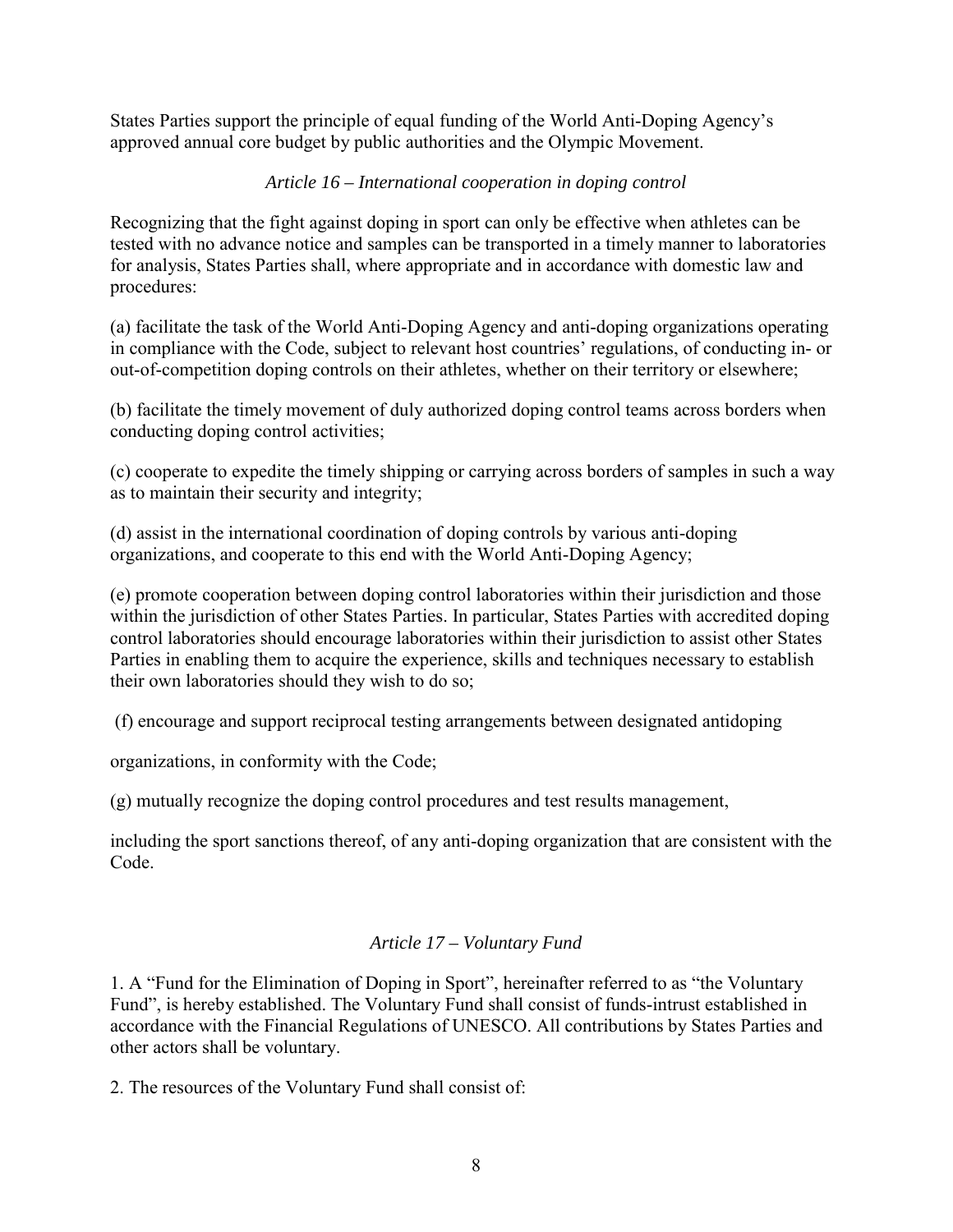(a) contributions made by States Parties;

(b) contributions, gifts or bequests which may be made by:

(i) other States;

(ii) organizations and programmes of the United Nations system, particularly the United Nations Development Programme, as well as other international organizations;

(iii) public or private bodies or individuals;

(c) any interest due on the resources of the Voluntary Fund;

(d) funds raised through collections, and receipts from events organized for the benefit of the Voluntary Fund;

(e) any other resources authorized by the Voluntary Fund's regulations, to be drawn up by the Conference of Parties.

3. Contributions into the Voluntary Fund by States Parties shall not be considered to be a replacement for States Parties' commitment to pay their share of the World Anti- Doping Agency's annual budget.

### *Article 18 – Use and governance of the Voluntary Fund*

Resources in the Voluntary Fund shall be allocated by the Conference of Parties for the financing of activities approved by it, notably to assist States Parties in developing and implementing antidoping programmes, in accordance with the provisions of this Convention, taking into consideration the goals of the World Anti-Doping Agency, and may serve to cover functioning costs of this Convention. No political, economic or other conditions may be attached to contributions made to the Voluntary Fund.

## **IV. Education and training**

## *Article 19 – General education and training principles*

1. States Parties shall undertake, within their means, to support, devise or implement education and training programmes on anti-doping. For the sporting community in general, these programmes should aim to provide updated and accurate information on:

(a) the harm of doping to the ethical values of sport;

(b) the health consequences of doping.

2. For athletes and athlete support personnel, in particular in their initial training, education and training programmes should, in addition to the above, aim to provide updated and accurate information on:

(a) doping control procedures;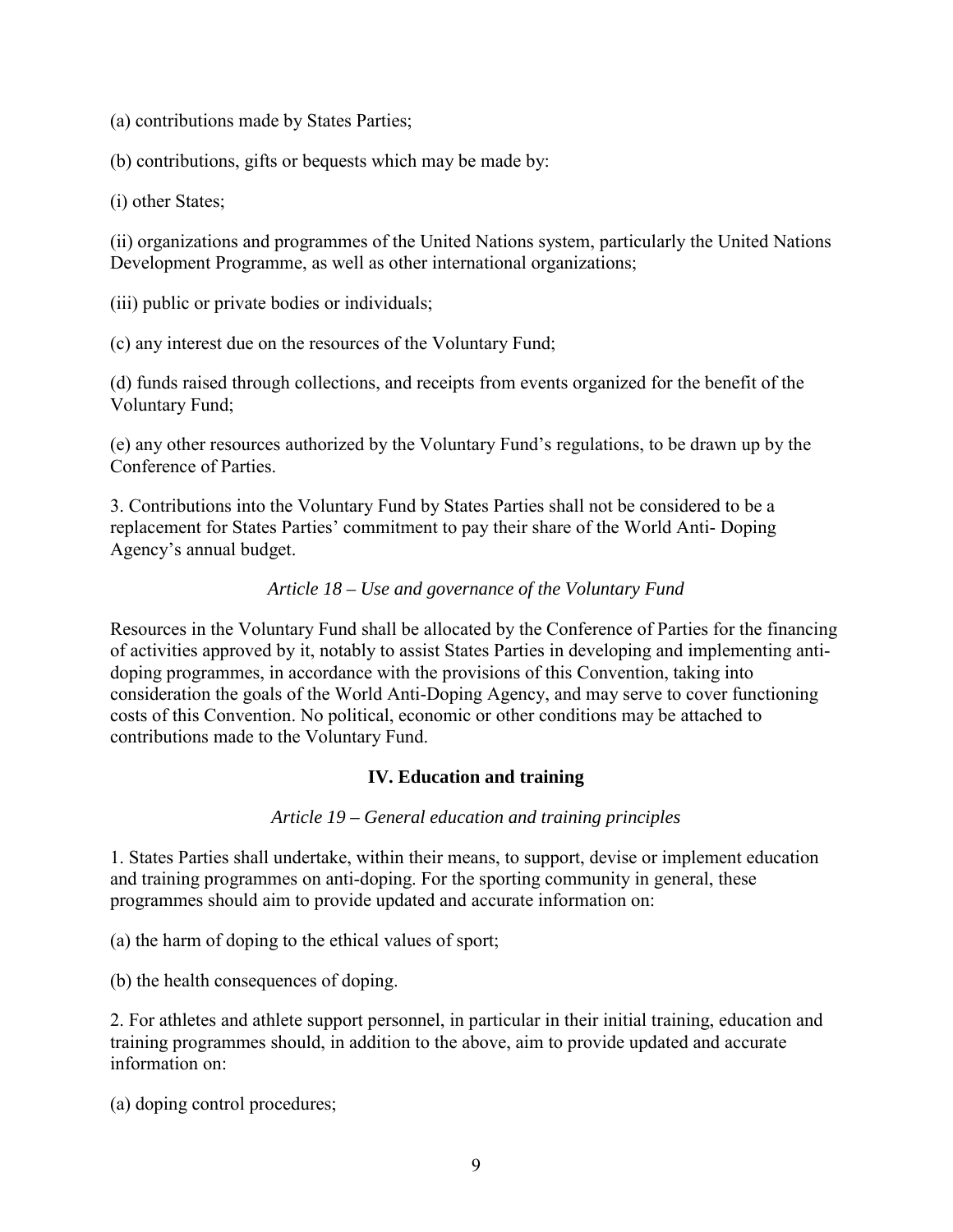(b) athletes' rights and responsibilities in regard to anti-doping, including information about the Code and the anti-doping policies of the relevant sports and anti-doping organizations. Such information shall include the consequences of committing an anti-doping rule violation;

(c) the list of prohibited substances and methods and therapeutic use exemptions;

(d) nutritional supplements.

*Article 20 – Professional codes of conduct* 

States Parties shall encourage relevant competent professional associations and institutions to develop and implement appropriate codes of conduct, good practice and ethics related to antidoping in sport that are consistent with the Code.

*Article 21 – Involvement of athletes and athlete support personnel* 

States Parties shall promote and, within their means, support active participation by athletes and athlete support personnel in all facets of the anti-doping work of sports and other relevant organizations and encourage sports organizations within their jurisdiction to do likewise.

*Article 22 – Sports organizations and ongoing education and training on anti-doping* 

States Parties shall encourage sports organizations and anti-doping organizations to implement ongoing education and training programmes for all athletes and athlete support personnel on the subjects identified in Article 19.

*Article 23 – Cooperation in education and training* 

States Parties shall cooperate mutually and with the relevant organizations to share, where appropriate, information, expertise and experience on effective anti-doping programmes.

## **V. Research**

*Article 24 – Promotion of research in anti-doping* 

States Parties undertake, within their means, to encourage and promote anti-doping research in cooperation with sports and other relevant organizations on:

(a) prevention, detection methods, behavioural and social aspects, and the health consequences of doping;

b) ways and means of devising scientifically-based physiological and psychological training programmes respectful of the integrity of the person;

(c) the use of all emerging substances and methods resulting from scientific developments.

*Article 25 – Nature of anti-doping research*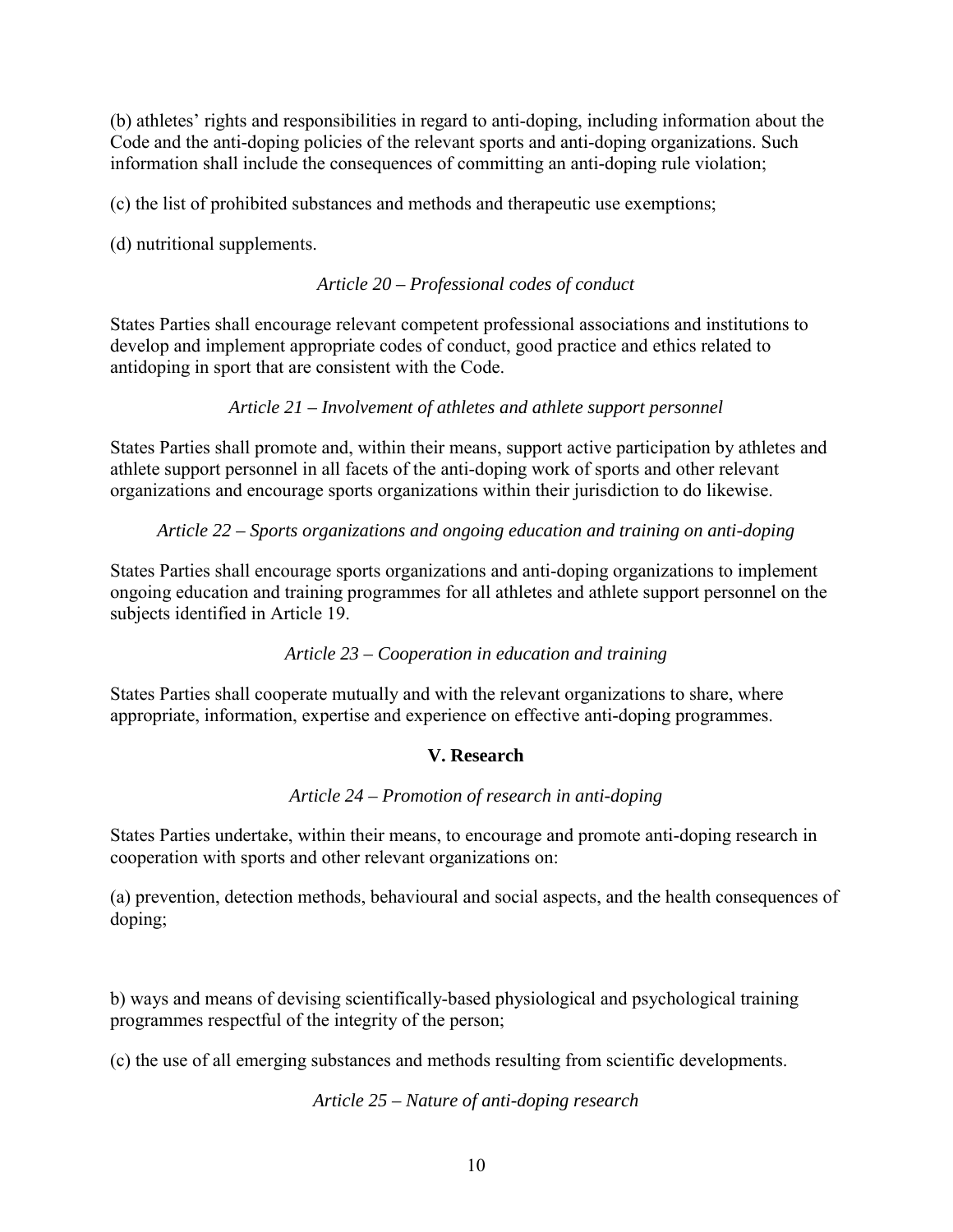When promoting anti-doping research, as set out in Article 24, States Parties shall ensure that such research will:

(a) comply with internationally recognized ethical practices;

(b) avoid the administration to athletes of prohibited substances and methods;

(c) be undertaken only with adequate precautions in place to prevent the results of anti-doping research being misused and applied for doping.

# *Article 26 – Sharing the results of anti-doping research*

Subject to compliance with applicable national and international law, States Parties shall, where appropriate, share the results of available anti-doping research with other States Parties and the World Anti-Doping Agency.

### *Article 27 – Sport science research*

States Parties shall encourage:

(a) members of the scientific and medical communities to carry out sport science research in accordance with the principles of the Code;

(b) sports organizations and athlete support personnel within their jurisdiction to implement sport science research that is consistent with the principles of the Code.

# **VI. Monitoring of the Convention**

## *Article 28 – Conference of Parties*

1. A Conference of Parties is hereby established. The Conference of Parties shall be the sovereign body of this Convention.

2. The Conference of Parties shall meet in ordinary session in principle every two years. It may meet in extraordinary session if it so decides or at the request of at least one third of the States Parties.

3. Each State Party shall have one vote at the Conference of Parties.

4. The Conference of Parties shall adopt its own Rules of Procedure.

## *Article 29 – Advisory organization and observers to the Conference of Parties*

The World Anti-Doping Agency shall be invited as an advisory organization to the Conference of Parties. The International Olympic Committee, the International Paralympic Committee, the Council of Europe and the Intergovernmental Committee for Physical Education and Sport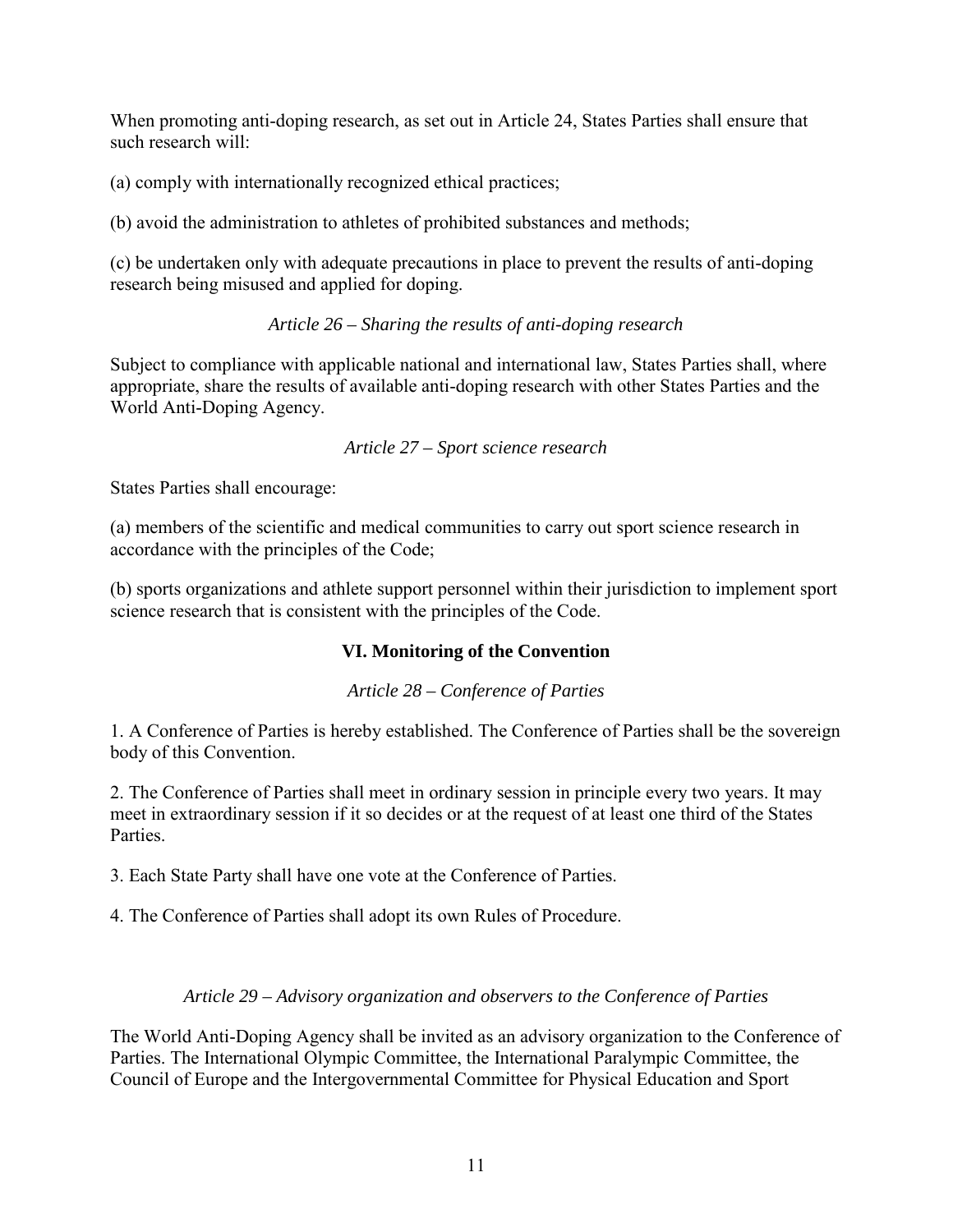(CIGEPS) shall be invited as observers. The Conference of Parties may decide to invite other relevant organizations as observers.

# *Article 30 – Functions of the Conference of Parties*

1. Besides those set forth in other provisions of this Convention, the functions of the Conference of Parties shall be to:

(a) promote the purpose of this Convention;

(b) discuss the relationship with the World Anti-Doping Agency and study the mechanisms of funding of the Agency's annual core budget. States non-Parties may be invited to the discussion;

(c) adopt a plan for the use of the resources of the Voluntary Fund, in accordance with Article 18;

(d) examine the reports submitted by States Parties in accordance with Article 31;

(e) examine, on an ongoing basis, the monitoring of compliance with this Convention in response to the development of anti-doping systems, in accordance with Article 31. Any monitoring mechanism or measure that goes beyond Article 31 shall be funded through the Voluntary Fund established under Article 17;

(f) examine draft amendments to this Convention for adoption;

(g) examine for approval, in accordance with Article 34 of the Convention, modifications to the Prohibited List and to the Standards for Granting Therapeutic Use Exemptions adopted by the World Anti-Doping Agency;

(h) define and implement cooperation between States Parties and the World Anti- Doping Agency within the framework of this Convention;

(i) request a report from the World Anti-Doping Agency on the implementation of the Code to each of its sessions for examination.

2. The Conference of Parties, in fulfilling its functions, may cooperate with other intergovernmental bodies.

## *Article 31 – National reports to the Conference of Parties*

States Parties shall forward every two years to the Conference of Parties through the Secretariat, in one of the official languages of UNESCO, all relevant information concerning measures taken by them for the purpose of complying with the provisions of this Convention.

# *Article 32 – Secretariat of the Conference of Parties*

1. The secretariat of the Conference of Parties shall be provided by the Director-General of UNESCO.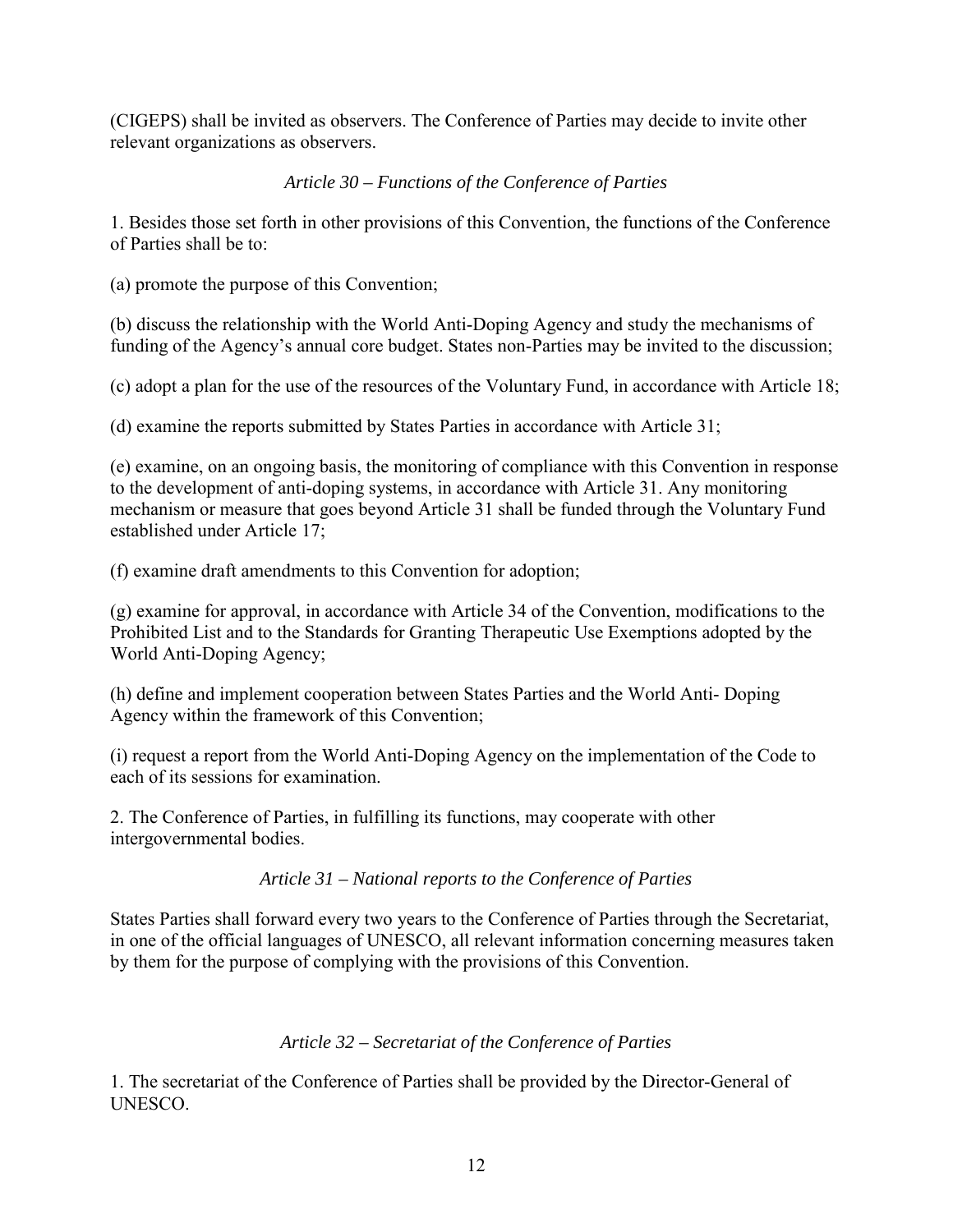2. At the request of the Conference of Parties, the Director-General of UNESCO shall use to the fullest extent possible the services of the World Anti-Doping Agency on terms agreed upon by the Conference of Parties.

3. Functioning costs related to the Convention will be funded from the regular budget of UNESCO within existing resources at an appropriate level, the Voluntary Fund established under Article 17 or an appropriate combination thereof as determined every two years. The financing for the secretariat from the regular budget shall be done on a strictly minimal basis, it being understood that voluntary funding should also be provided to support the Convention.

4. The secretariat shall prepare the documentation of the Conference of Parties, as well as the draft agenda of its meetings, and shall ensure the implementation of its decisions.

## *Article 33 – Amendments*

1. Each State Party may, by written communication addressed to the Director-General of UNESCO, propose amendments to this Convention. The Director-General shall circulate such communication to all States Parties. If, within six months from the date of the circulation of the communication, at least one half of the States Parties give their consent, the Director-General shall present such proposals to the following session of the Conference of Parties.

2. Amendments shall be adopted by the Conference of Parties with a two-thirds majority of States Parties present and voting.

3. Once adopted, amendments to this Convention shall be submitted for ratification, acceptance, approval or accession to States Parties.

4. With respect to the States Parties that have ratified, accepted, approved or acceded to them, amendments to this Convention shall enter into force three months after the deposit of the instruments referred to in paragraph 3 of this Article by two thirds of the States Parties. Thereafter, for each State Party that ratifies, accepts, approves or accedes to an amendment, the said amendment shall enter into force three months after the date of deposit by that State Party of its instrument of ratification, acceptance, approval or accession.

5. A State that becomes a Party to this Convention after the entry into force of amendments in conformity with paragraph 4 of this Article shall, failing an expression of different intention, be considered:

(a) a Party to this Convention as so amended;

(b) a Party to the unamended Convention in relation to any State Party not bound by the amendments.

## *Article 34 – Specific amendment procedure for the Annexes to the Convention*

1. If the World Anti-Doping Agency modifies the Prohibited List or the Standards for Granting Therapeutic Use Exemptions, it may, by written communication addressed to the Director-General of UNESCO, inform her/him of those changes. The Director- General shall notify such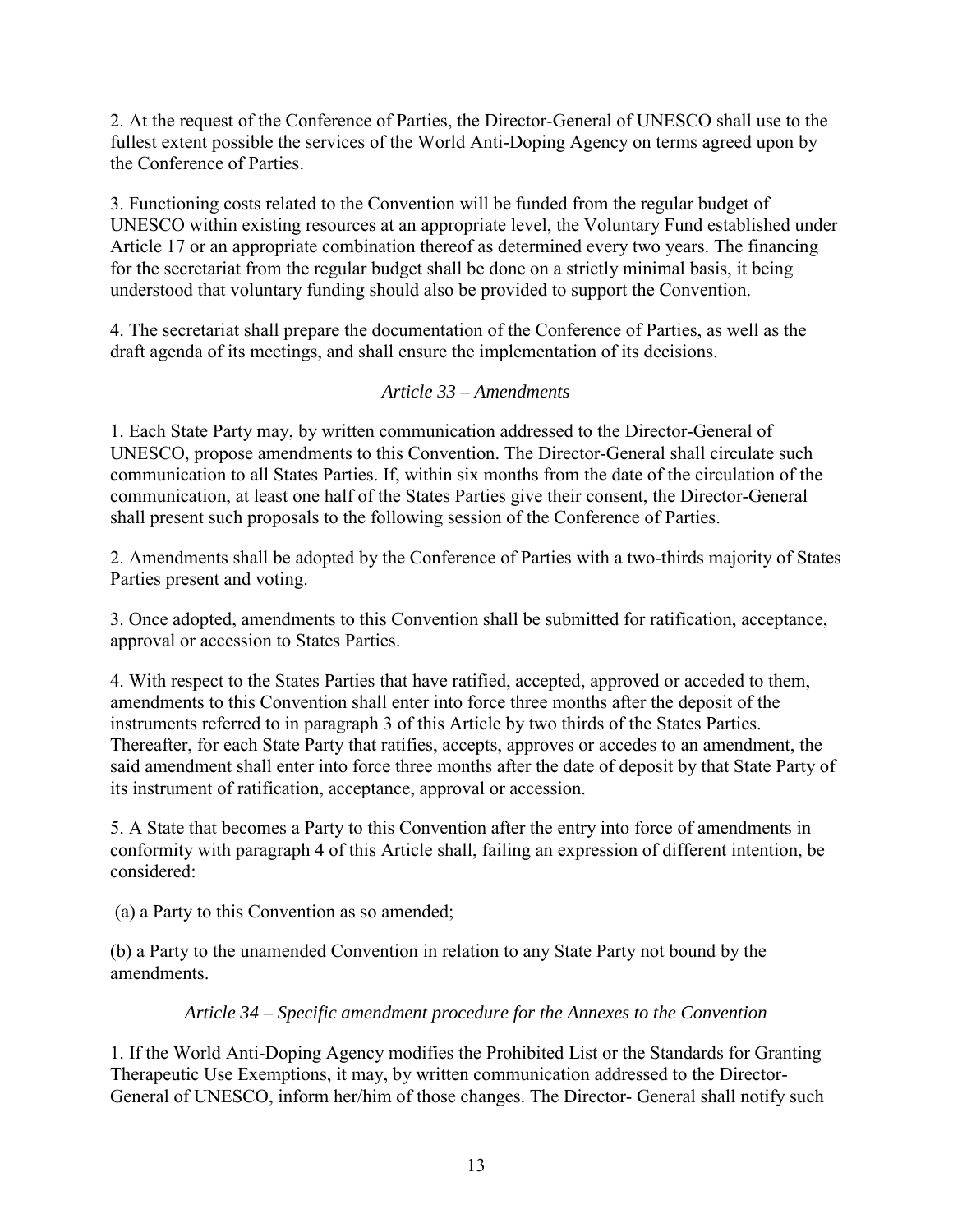changes as proposed amendments to the relevant Annexes to this Convention to all States Parties expeditiously. Amendments to the Annexes shall be approved by the Conference of Parties either at one of its sessions or through a written consultation.

2. States Parties have 45 days from the Director-General's notification within which to express their objection to the proposed amendment either in writing, in case of written consultation, to the Director-General or at a session of the Conference of Parties. Unless two thirds of the States Parties express their objection, the proposed amendment shall be deemed to be approved by the Conference of Parties.

3. Amendments approved by the Conference of Parties shall be notified to States Parties by the Director-General. They shall enter into force 45 days after that notification, except for any State Party that has previously notified the Director-General that it does not accept these amendments.

4. A State Party having notified the Director-General that it does not accept an amendment approved according to the preceding paragraphs remains bound by the Annexes as not amended.

## **VII. Final clauses**

## *Article 35 – Federal or non-unitary constitutional systems*

The following provisions shall apply to States Parties that have a federal or non-unitary constitutional system:

(a) with regard to the provisions of this Convention, the implementation of which comes under the legal jurisdiction of the federal or central legislative power, the obligations of the federal or central government shall be the same as for those States Parties which are not federal States;

(b) with regard to the provisions of this Convention, the implementation of which comes under the jurisdiction of individual constituent States, counties, provinces or cantons which are not obliged by the constitutional system of the federation to take legislative measures, the federal government shall inform the competent authorities of such States, counties, provinces or cantons of the said provisions, with its recommendation for their adoption.

## *Article 36 – Ratification, acceptance, approval or accession*

This Convention shall be subject to ratification, acceptance, approval or accession by States Members of UNESCO in accordance with their respective constitutional procedures. The instruments of ratification, acceptance, approval or accession shall be deposited with the Director-General of UNESCO.

## *Article 37 – Entry into force*

1. This Convention shall enter into force on the first day of the month following the expiration of a period of one month after the date of deposit of the thirtieth instrument of ratification, acceptance, approval or accession.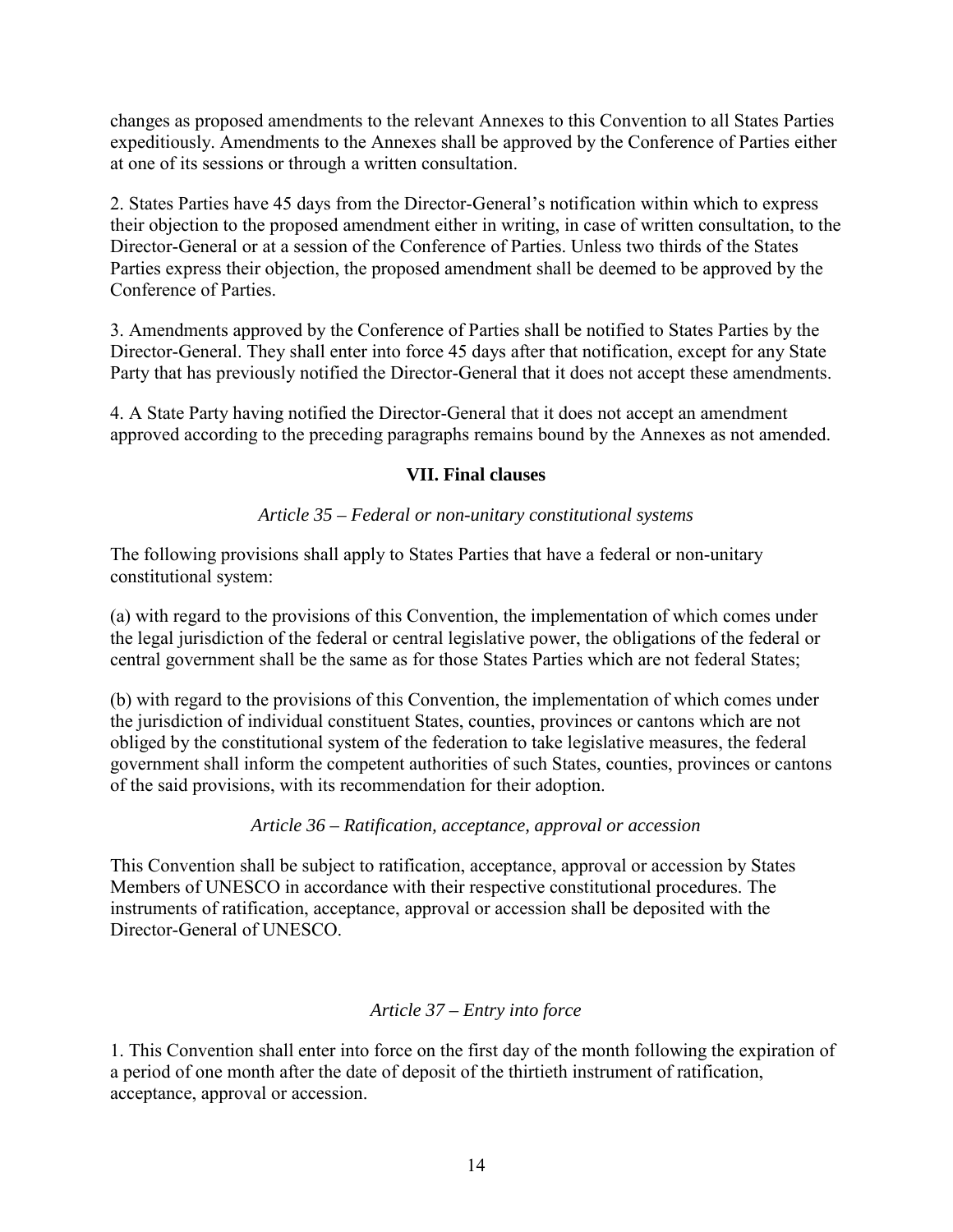2. For any State that subsequently expresses its consent to be bound by it, the Convention shall enter into force on the first day of the month following the expiration of a period of one month after the date of deposit of its instrument of ratification, acceptance, approval or accession.

## *Article 38 – Territorial extension of the Convention*

1. Any State may, when depositing its instrument of ratification, acceptance, approval or accession, specify the territory or territories for whose international relations it is responsible and to which this Convention shall apply.

2. Any State Party may, at any later date, by a declaration addressed to UNESCO, extend the application of this Convention to any other territory specified in the declaration. In respect of such territory the Convention shall enter into force on the first day of the month following the expiration of a period of one month after the date of receipt of such declaration by the depositary.

3. Any declaration made under the two preceding paragraphs may, in respect of any territory specified in such declaration, be withdrawn by a notification addressed to UNESCO. Such withdrawal shall become effective on the first day of the month following the expiration of a period of one month after the date of receipt of such a notification by the depositary.

## *Article 39 – Denunciation*

Any State Party may denounce this Convention. The denunciation shall be notified by an instrument in writing, deposited with the Director-General of UNESCO. The denunciation shall take effect on the first day of the month following the expiration of a period of six months after the receipt of the instrument of denunciation. It shall in no way affect the financial obligations of the State Party concerned until the date on which the withdrawal takes effect.

## *Article 40 – Depositary*

The Director-General of UNESCO shall be the Depositary of this Convention and amendments thereto. As the Depositary, the Director-General of UNESCO shall inform the States Parties to this Convention, as well as the other States Members of the Organization of:

(a) the deposit of any instrument of ratification, acceptance, approval or accession;

(b) the date of entry into force of this Convention in accordance with Article 37;

(c) any report prepared in pursuance of the provisions of Article 31;

(d) any amendment to the Convention or to the Annexes adopted in accordance with Articles 33 and 34 and the date on which the amendment comes into force;

(e) any declaration or notification made under the provisions of Article 38; (f) any notification made under the provisions of Article 39 and the date on which the denunciation takes effect;

(g) any other act, notification or communication relating to this Convention.

# *Article 41 – Registration*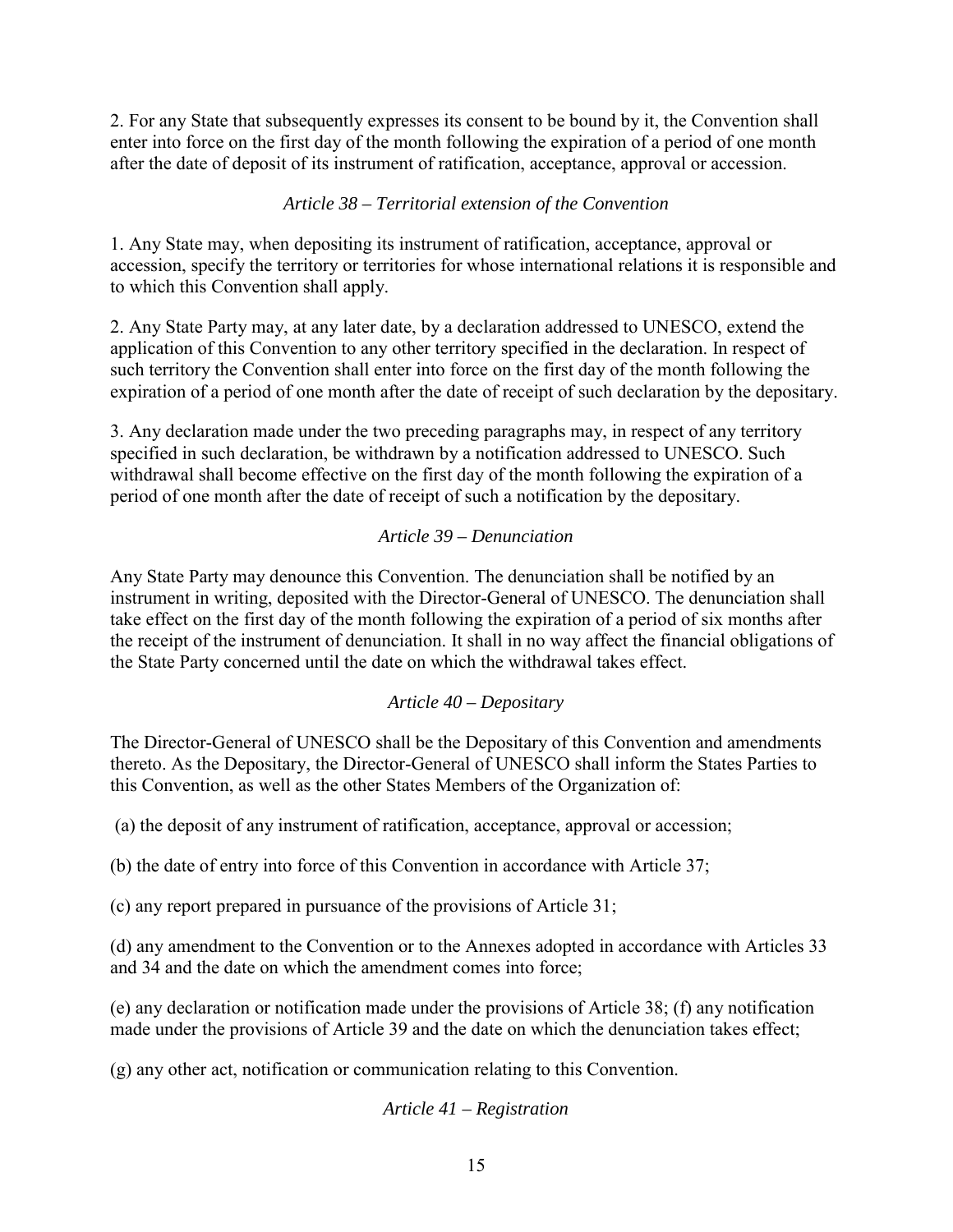In conformity with Article 102 of the Charter of the United Nations, this Convention shall be registered with the Secretariat of the United Nations at the request of the Director-General of UNESCO.

#### *Article 42 – Authoritative texts*

1. This Convention, including its Annexes, has been drawn up in Arabic, Chinese, English, French, Russian and Spanish, the six texts being equally authoritative.

2. The Appendices to this Convention are provided in Arabic, Chinese, English, French, Russian and Spanish.

#### *Article 43 – Reservations*

No reservations that are incompatible with the object and purpose of the present Convention shall be permitted.

Annex:

Annex I – The Prohibited List – International Standard

Annex II – Standards for Granting Therapeutic Use Exemptions

Appendix 1 – World Anti-Doping Code

Appendix 2 – International Standard for Laboratories

Appendix 3 – International Standard for Testing

#### **Annex I**

### THE 2005 PROHIBITED LIST

#### WORLD ANTI-DOPING CODE

### Valid 1 January 2005

The use of any drug should be limited to medically justified indications

### SUBSTANCES AND METHODS PROHIBITED AT ALL TIMES

### (IN- AND OUT-OF-COMPETITION)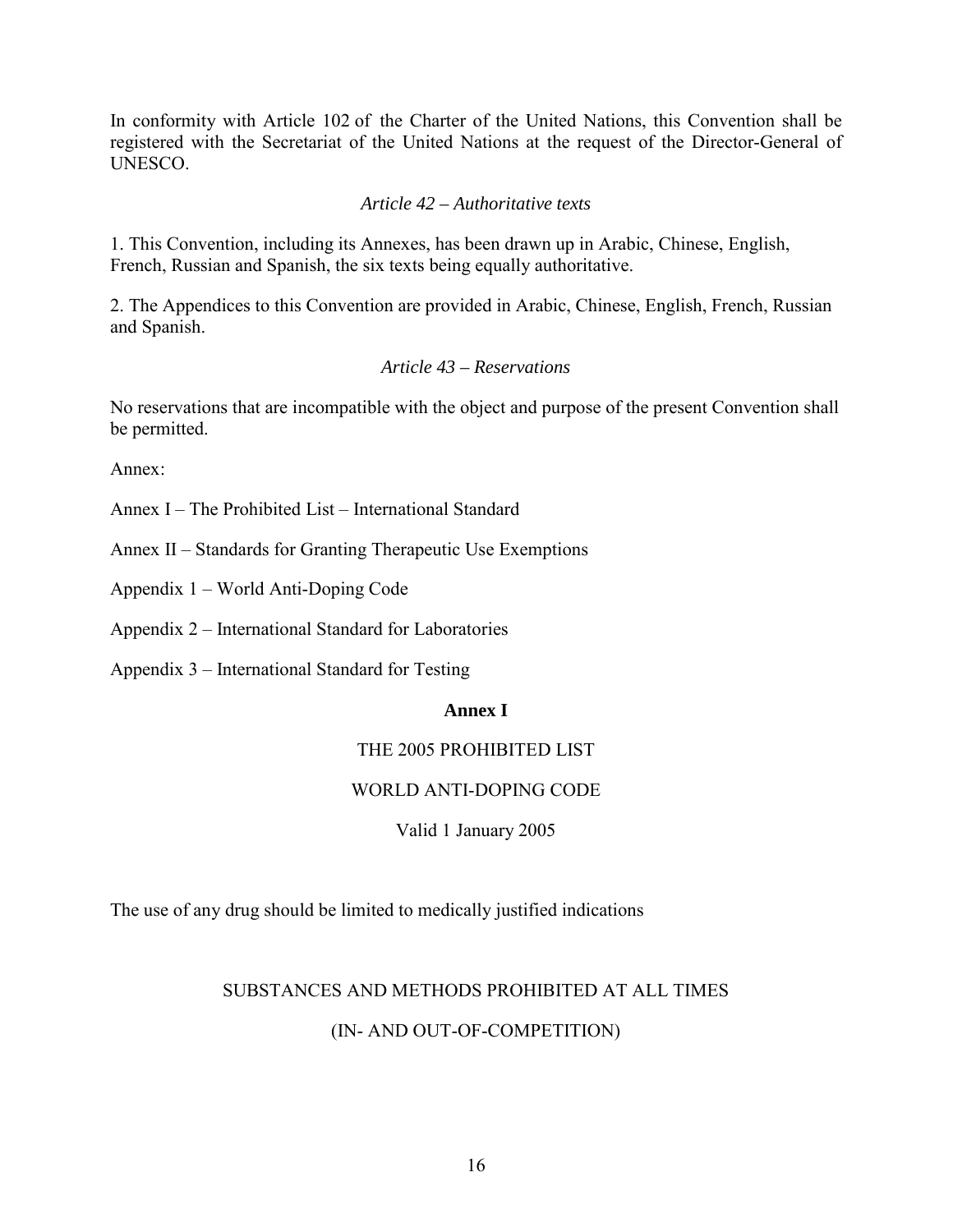### PROHIBITED SUBSTANCES

### S1. ANABOLIC AGENTS

Anabolic agents are prohibited.

1. Anabolic Androgenic Steroids (AAS)

(a) Exogenous\* AAS, including:

18α-homo-17β-hydroxyestr-4-en-3-one; bolasterone; boldenone; boldione; calusterone; clostebol; danazol; dehydrochloromethyl-testosterone; delta1- androstene-3,17-dione; delta1 androstenediol; delta1-dihydro-testosterone; drostanolone; ethylestrenol; fluoxymesterone; formebolone; furazabol; gestrinone; 4-hydroxytestosterone; 4-hydroxy-19-nortestosterone; mestanolone; mesterolone; metenolone; methandienone; methandriol; methyldienolone; methyltrienolone; methyltestosterone; mibolerone; nandrolone; 19- norandrostenediol; 19 norandrostenedione; norbolethone; norclostebol; norethandrolone; oxabolone; oxandrolone; oxymesterone; oxymetholone; quinbolone; stanozolol; stenbolone; tetrahydrogestrinone; trenbolone and other substances with a similar chemical structure or similar biological effect(s).

## (b) Endogenous\*\* AAS:

androstenediol (androst-5-ene-3β,17β-diol); androstenedione (androst-4-ene-3,17- dione); dehydroepiandrosterone (DHEA); dihydro-testosterone; testosterone and the following metabolites and isomers: 5α-androstane-3 α,17α-diol; 5α- androstane-3α, 17β-diol; 5αandrostane-3β,17α-diol; 5α-androstane-3β,17β-diol; androst-4-ene-3α,17α-diol; androst-4-ene-3α,17β-diol; androst-4-ene-3β,17α- diol; androst-5-ene-3α,17α-diol; androst-5-ene-3α,17β-diol; androst-5-ene- 3β,17α-diol; 4-androstenediol (androst-4-ene-3β,17β-diol); 5 androstenedione (androst-5-ene-3,17-dione); epi-dihydrotestosterone; 3α-hydroxy-5α-androstan- 17-one; 3βhydroxy-5α-androstan-17-one; 19-norandro-sterone; 19-noretiocholanolone.

Where a *Prohibited Substance* (as listed above) is capable of being produced by the body naturally, a *Sample* will be deemed to contain such *Prohibited Substance* where the concentration of the *Prohibited Substance* or its metabolites or markers and/or any other relevant ratio(s) in the *Athlete's Sample* so deviates from the range of values normally found in humans that it is unlikely to be consistent with normal endogenous production. A *Sample* shall not be deemed to contain a *Prohibited Substance* in any such case where the *Athlete* proves by evidence that the concentration of the *Prohibited Substance* or its metabolites or markers and/or the relevant ratio(s) in the *Athlete's Sample* is attributable to a physiological or pathological condition. In all cases, and at any concentration, the laboratory will report an *Adverse Analytical Finding* if, based on any reliable analytical method, it can show that the *Prohibited Substance* is of exogenous origin.

If the laboratory result is not conclusive and no concentration as referred to in the above paragraph is found, the relevant *Anti-Doping Organization* shall conduct a further investigation if there are serious indications, such as a comparison to reference steroid profiles, for a possible *Use of a Prohibited Substance*.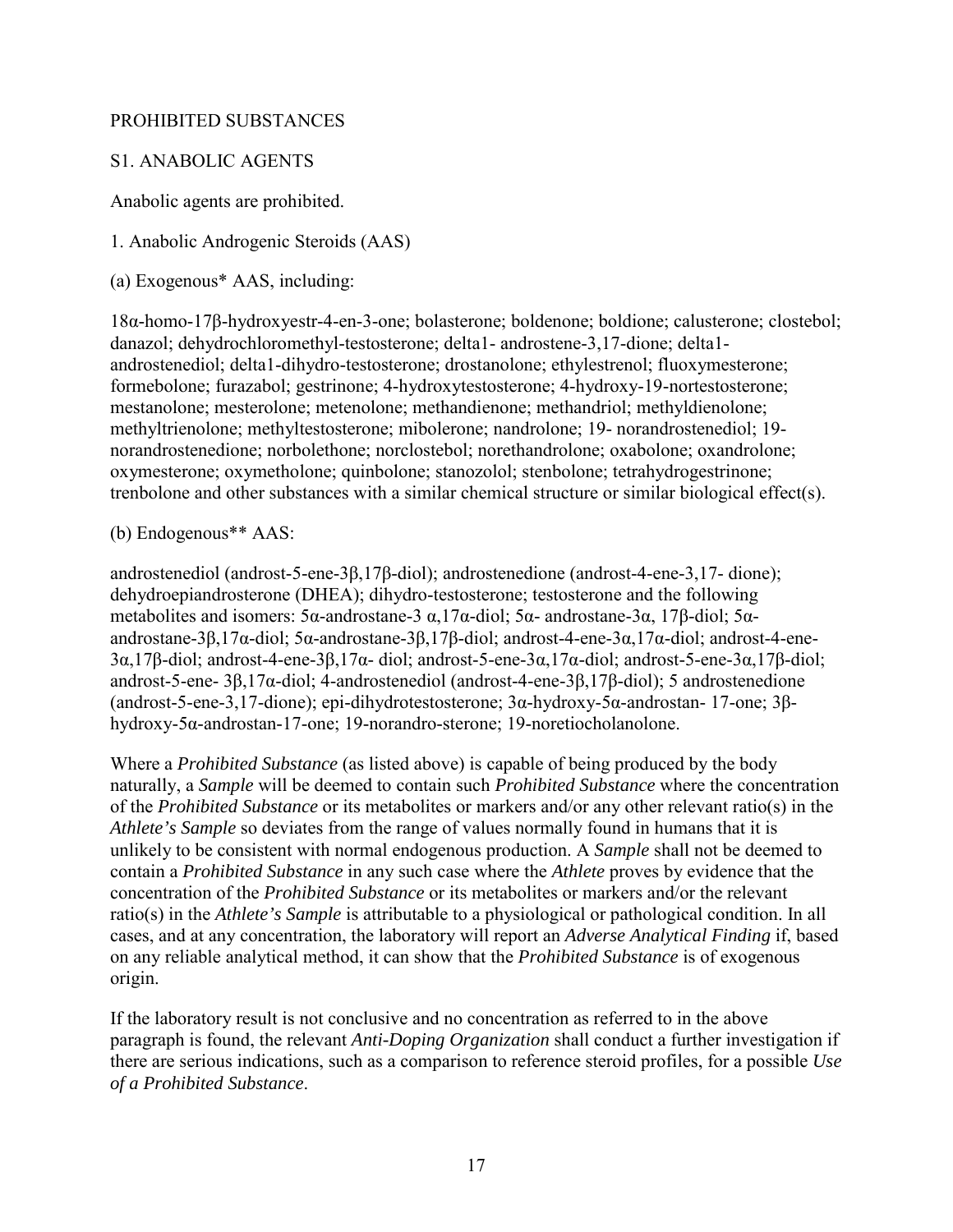If the laboratory has reported the presence of a  $T/E$  ratio greater than four (4) to one (1) in the urine, further investigation is obligatory in order to determine whether the ratio is due to a physiological or pathological condition, except if the laboratory reports an *Adverse Analytical Finding* based on any reliable analytical method, showing that the *Prohibited Substance* is of exogenous origin.

In case of an investigation, it will include a review of any previous and/or subsequent tests. If previous tests are not available, the Athlete shall be tested unannounced at least three times within a three month period.

Should an *Athlete* fail to cooperate in the investigations, the *Athlete's Sample* shall be deemed to contain a *Prohibited Substance*.

2. Other Anabolic Agents, including but not limited to:

Clenbuterol, zeranol, zilpaterol.

*For the purposes of this section:* 

*\* "exogenous" refers to a substance which is not capable of being produced by the body naturally.* 

*\*\* "endogenous" refers to a substance which is capable of being produced by the body naturally.* 

### S2. HORMONES AND RELATED SUBSTANCES

The following substances, including other substances with a similar chemical structure or similar biological effect(s), and their releasing factors are prohibited:

1. Erythropoietin (EPO);

2. Growth Hormone (hGH), Insulin-like Growth Factor (IGF-1), Mechano

Growth Factors (MGFs);

- 3. Gonadotrophins (LH, hCG);
- 4. Insulin;

5. Corticotrophins.

Unless the *Athlete* can demonstrate that the concentration was due to a physiological or pathological condition, a *Sample* will be deemed to contain a *Prohibited Substance* (as listed above) where the concentration of the *Prohibited Substance* or its metabolites and/or relevant ratios or markers in the *Athlete's Sample* so exceeds the range of values normally found in humans that it is unlikely to be consistent with normal endogenous production.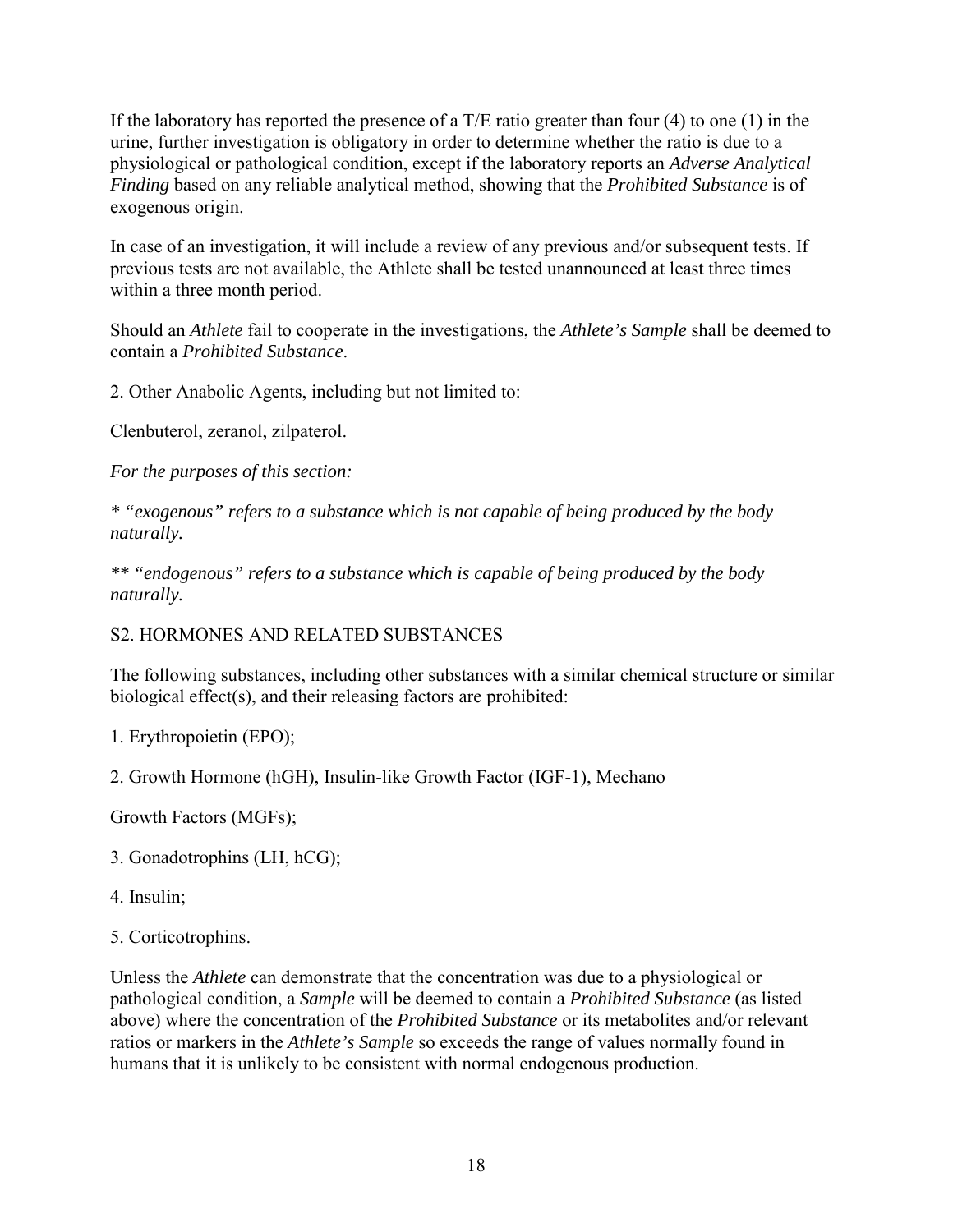The presence of other substances with a similar chemical structure or similar biological effect(s), diagnostic marker(s) or releasing factors of a hormone listed above or of any other finding which indicate(s) that the substance detected is of exogenous origin, will be reported as an *Adverse Analytical Finding*.

## S3. BETA-2 AGONISTS

All beta-2 agonists including their D- and L-isomers are prohibited. Their use requires a Therapeutic Use Exemption.

As an exception, formoterol, salbutamol, salmeterol and terbutaline, when administered by inhalation to prevent and/or treat asthma and exercise-induced asthma/broncho-constriction require an abbreviated Therapeutic Use Exemption.

Despite the granting of a Therapeutic Use Exemption, when the Laboratory has reported a concentration of salbutamol (free plus glucuronide) greater than 1000 ng/mL, this will be considered to be an *Adverse Analytical Finding* unless the athlete proves that the abnormal result was the consequence of the therapeutic use of inhaled salbutamol.

## S4. AGENTS WITH ANTI-ESTROGENIC ACTIVITY

The following classes of anti-estrogenic substances are prohibited.

1. Aromatase inhibitors including, but not limited to, anastrozole, letrozole, aminogluthetimide, exemestane, formestane, testolactone.

2. Selective Estrogen Receptor Modulators (SERMs) including, but not limited to, raloxifene, tamoxifen, toremifene.

3. Other anti-estrogenic substances including, but not limited to, clomiphene, cyclofenil, fulvestrant.

### S5. DIURETICS AND OTHER MASKING AGENTS

Diuretics and other masking agents are prohibited.

Masking agents include but are not limited to:

diuretics\*, epitestosterone, probenecid, alpha-reductase inhibitors (e.g. finasteride, dutasteride), plasma expanders (e.g. albumin, dextran, hydroxyethyl starch).

Diuretics include:

acetazolamide, amiloride, bumetanide, canrenone, chlortalidone, etacrynic acid, furosemide, indapamide, metolazone, spironolactone, thiazides (e.g. bendroflumethiazide, chlorothiazide, hydrochlorothiazide), triamterene and other substances with a similar chemical structure or similar biological effect(s).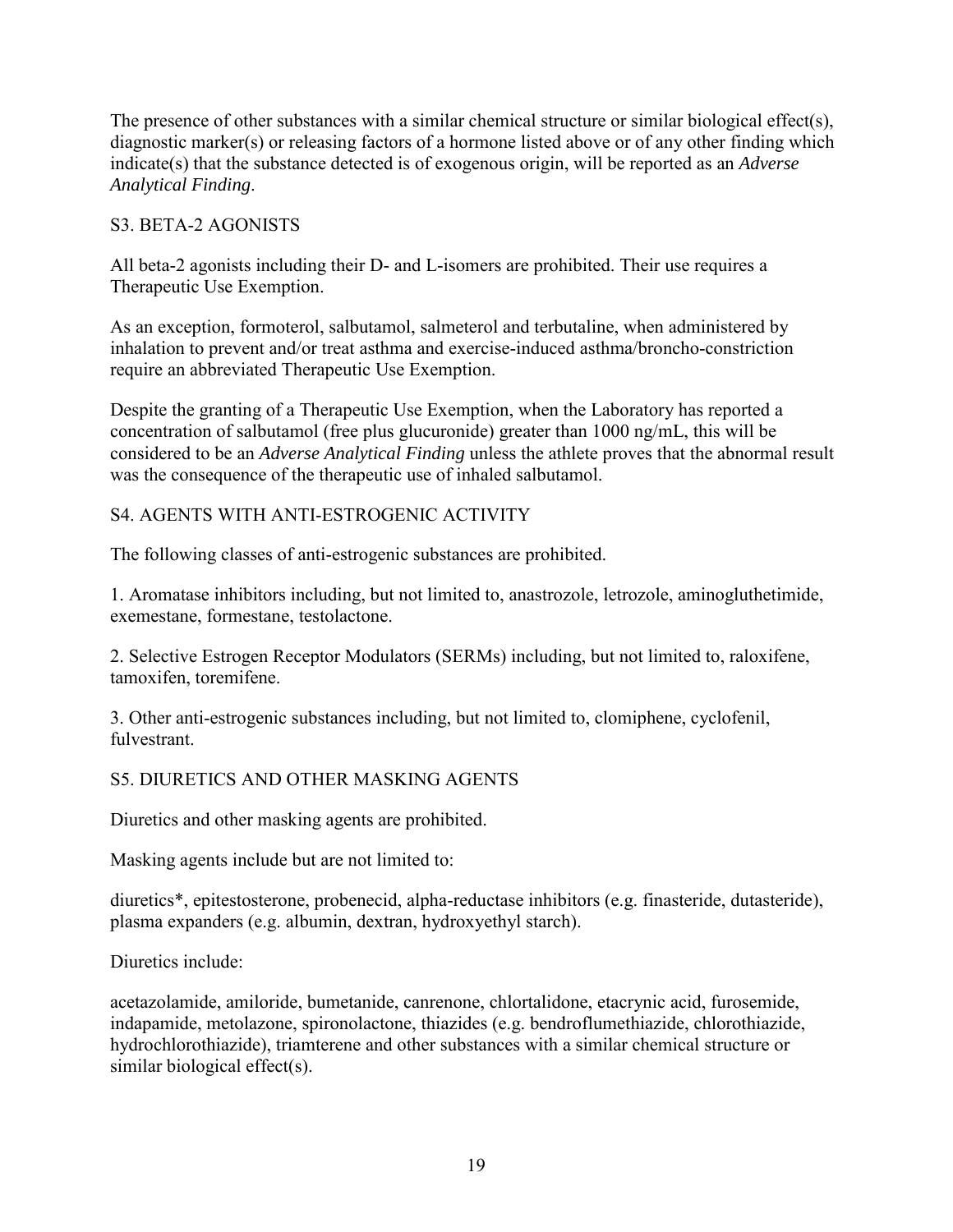\* A Therapeutic Use Exemption is not valid if an *Athlete's* urine contains a diuretic in association with threshold or sub-threshold levels of a *Prohibited Substance*(s).

### PROHIBITED METHODS

## M1. ENHANCEMENT OF OXYGEN TRANSFER

The following are prohibited.

(a) Blood doping, including the use of autologous, homologous or heterologous blood or red blood cell products of any origin, other than for medical treatment.

(b) Artificially enhancing the uptake, transport or delivery of oxygen, including but not limited to perfluorochemicals, efaproxiral (RSR13) and modified haemoglobin products (e.g. haemoglobinbased blood substitutes, microencapsulated haemoglobin products).

### M2. CHEMICAL AND PHYSICAL MANIPULATION

The following is prohibited:

*Tampering*, or attempting to tamper, in order to alter the integrity and validity of *Samples*  collected in *Doping Controls*.

These include but are not limited to intravenous infusions\*, catheterization, and urine substitution.

\* Except as a legitimate acute medical treatment, intravenous infusions are prohibited.

### M3. GENE DOPING

The non-therapeutic use of cells, genes, genetic elements, or of the modulation of gene expression, having the capacity to enhance athletic performance, is prohibited.

### SUBSTANCES AND METHODS PROHIBITED IN-COMPETITION

In addition to the categories S1 to S5 and M1 to M3 defined above, the following categories are prohibited in competition:

#### PROHIBITED SUBSTANCES

### S6. STIMULANTS

The following stimulants are prohibited, including both their optical (D- and L-) isomers where relevant:

adrafinil, amfepramone, amiphenazole, amphetamine, amphetaminil, benzphetamine, bromantan, carphedon, cathine\*, clobenzorex, cocaine, dimethylamphetamine, ephedrine\*\*, etilamphetamine, etilefrine, famprofazone, fencamfamin, fencamine, fenetylline, fenfluramine, fenproporex, furfenorex, mefenorex, mephentermine, mesocarb, methamphetamine,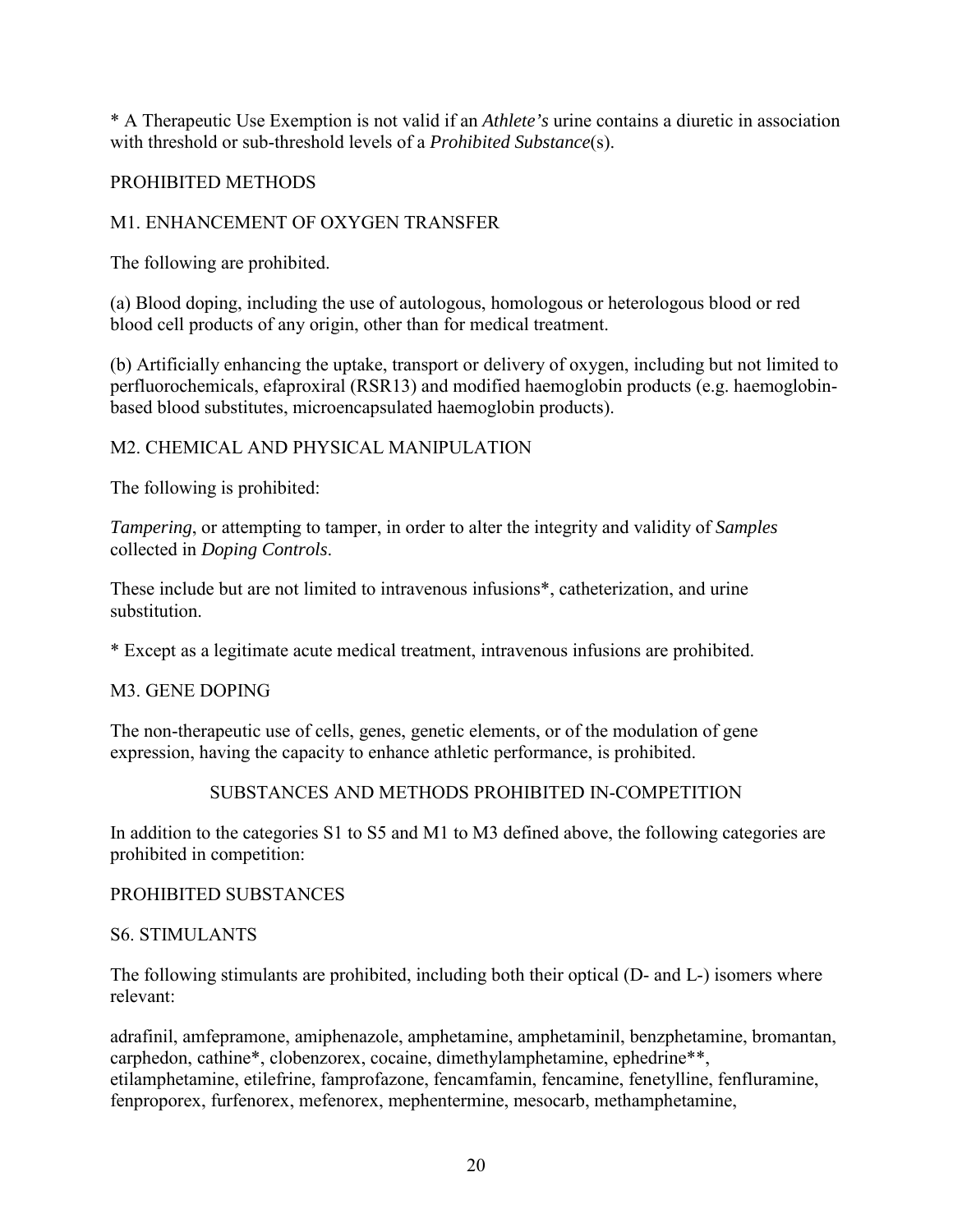methylamphetamine, methylenedioxyamphetamine, methylenedioxy-methamphetamine, methylephedrine\*\*, methylphenidate, modafinil, nikethamide, norfenfluramine, parahydroxyamphetamine, pemoline, phendi-metrazine, phenmetrazine, phentermine, prolintane, selegiline, strychnine and other substances with a similar chemical structure or similar biological  $effect(s)$ \*\*\*.

\* Cathine is prohibited when its concentration in urine is greater than 5 micrograms per milliliter.

\*\* Each of ephedrine and methylephedrine is prohibited when its concentration in urine is greater than 10 micrograms per milliliter.

\*\*\* The substances included in the 2005 Monitoring Programme (bupropion, caffeine, phenylephrine, phenylpropanolamine, pipradrol, pseudoephedrine, synephrine) are not considered as Prohibited Substances.

NOTE: Adrenaline associated with local anaesthetic agents or by local administration (e.g. nasal, ophthalmologic) is not prohibited.

## S7. NARCOTICS

The following narcotics are prohibited:

buprenorphine, dextromoramide, diamorphine (heroin), fentanyl and its derivatives, hydromorphone, methadone, morphine, oxycodone, oxymorphone, pentazocine, pethidine.

## S8. CANNABINOIDS

Cannabinoids (e.g. hashish, marijuana) are prohibited.

## S9. GLUCOCORTICOSTEROIDS

All glucocorticosteroids are prohibited when administered orally, rectally, intravenously or intramuscularly. Their use requires a Therapeutic Use Exemption approval.

All other routes of administration require an abbreviated Therapeutic Use Exemption.

Dermatological preparations are not prohibited.

## SUBSTANCES PROHIBITED IN PARTICULAR SPORTS

## P1. ALCOHOL

Alcohol (ethanol) is prohibited in-competition only, in the following sports. Detection will be conducted by analysis of breath and/or blood. The doping violation threshold for each Federation is reported in parenthesis.

- Aeronautic (FAI) (0.20 g/L)
- Archery (FITA)  $(0.10 \text{ g/L})$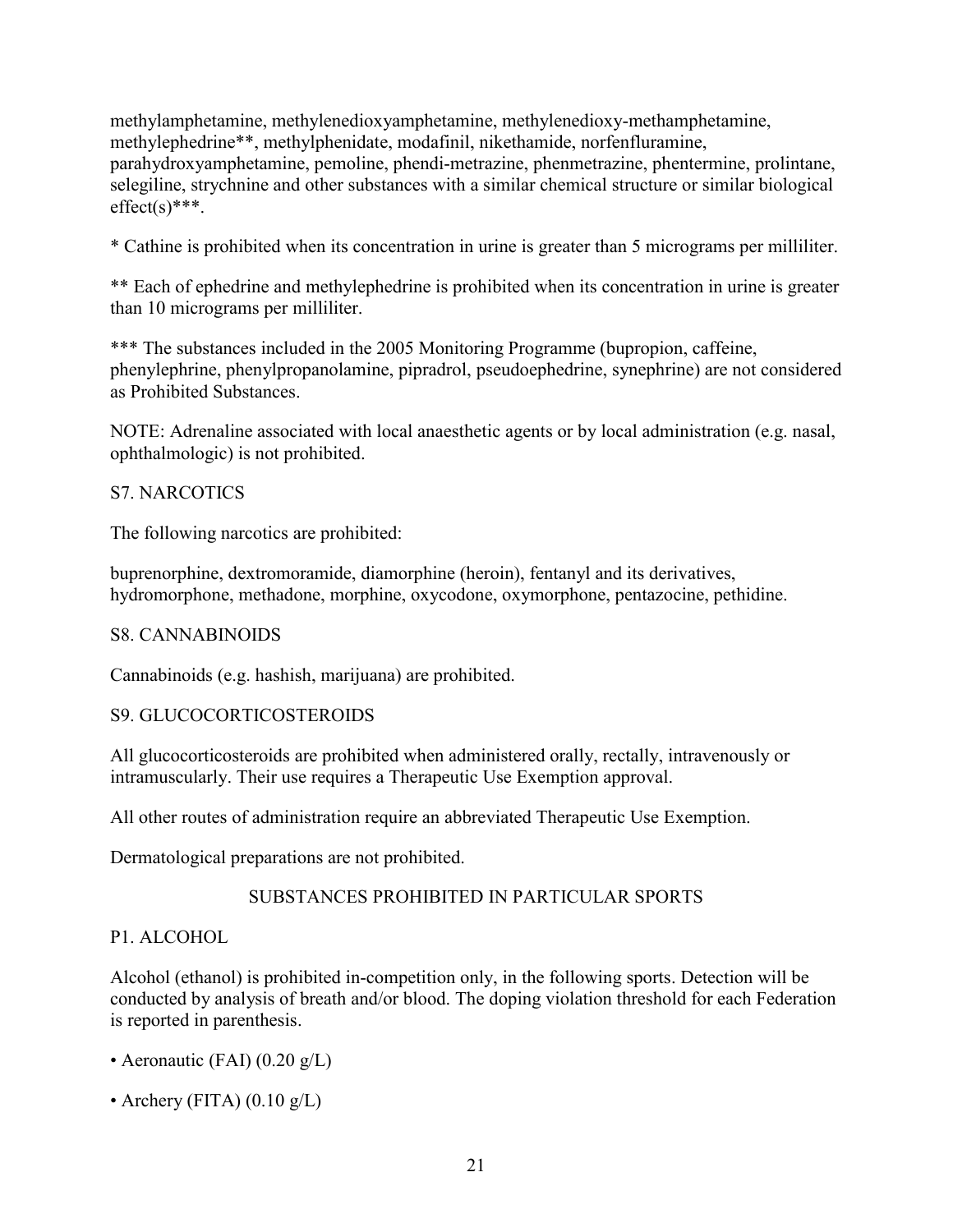- Automobile (FIA) (0.10 g/L)
- Billiards (WCBS) (0.20 g/L)
- Boules (CMSB) (0.10 g/L)
- Karate (WKF)  $(0.10 \text{ g/L})$
- Modern Pentathlon (UIPM) (0.10 g/L)

for disciplines involving shooting

- Motorcycling (FIM) (0.00 g/L)
- Skiing (FIS)  $(0.10 \text{ g/L})$

### P2. BETA-BLOCKERS

Unless otherwise specified, beta-blockers are prohibited *in-competition* only, in the following sports.

- Aeronautic (FAI)
- Archery (FITA) (also prohibited *out-of-competition*)
- Automobile (FIA)
- Billiards (WCBS)
- Bobsleigh (FIBT)
- Boules (CMSB)
- Bridge (FMB)
- Chess (FIDE)
- Curling (WCF)
- Gymnastics (FIG)
- Motorcycling (FIM)
- Modern Pentathlon (UIPM) for disciplines involving shooting
- Nine-pin bowling (FIQ)
- Sailing (ISAF) for match race helms only
- Shooting (ISSF) (also prohibited *out-of-competition*)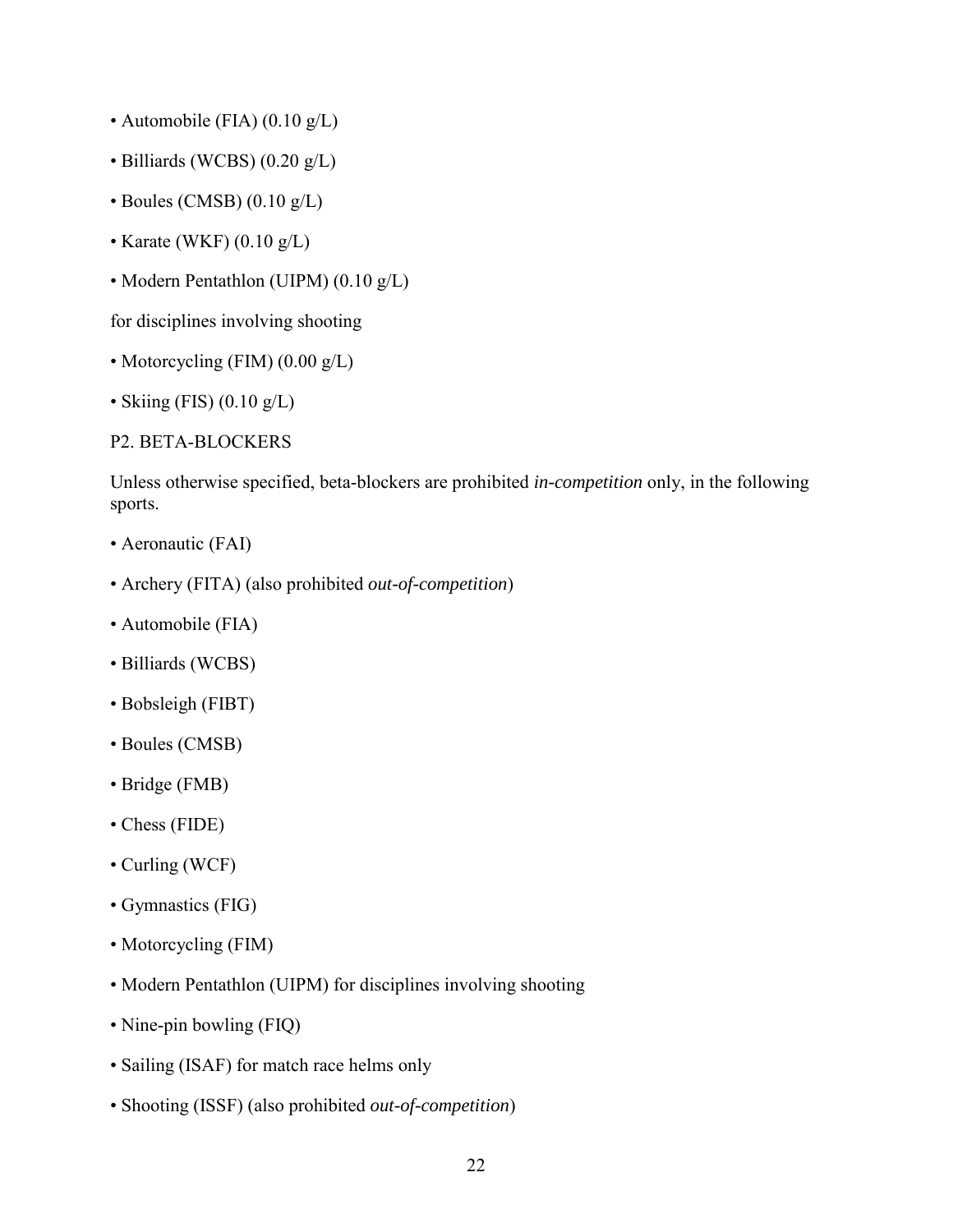- Skiing (FIS) in ski jumping and free style snow board
- Swimming (FINA) in diving and synchronized swimming
- Wrestling(FILA)

Beta-blockers include, but are not limited to, the following:

acebutolol, alprenolol, atenolol, betaxolol, bisoprolol, bunolol, carteolol, carvedilol, celiprolol, esmolol, labetalol, levobunolol, metipranolol, metoprolol, nadolol, oxprenolol, pindolol, propranolol, sotalol, timolol.

### SPECIFIED SUBSTANCES\*

"Specified Substances"\* are listed below:

ephedrine, L-methylamphetamine, methylephedrine; cannabinoids; all inhaled Beta-2 Agonists, except clenbuterol; probenecid; all Glucocorticosteroids; all Beta Blockers; alcohol.

\* *"The Prohibited List may identify specified substances which are particularly susceptible to unintentional anti-doping rule violations because of their general availability in medicinal products or which are less likely to be successfully abused as doping agents*." A doping violation involving such substances may result in a reduced sanction provided that the "… *Athlete can establish that the Use of such a specified substance was not intended to enhance sport performance …*"

## **ANNEX II**

## STANDARDS FOR GRANTING THERAPEUTIC USE EXEMPTIONS

## Extract from "INTERNATIONAL STANDARD FOR THERAPEUTIC USE EXEMPTIONS" of the World Anti-Doping Agency (WADA); in force 1 January 2005

### *4.0 Criteria for granting a therapeutic use exemption*

A Therapeutic Use Exemption (TUE) may be granted to an *Athlete* permitting the use of a *Prohibited Substance* or *Prohibited Method* contained in the *Prohibited List*. An application for a TUE will be reviewed by a Therapeutic Use Exemption Committee (TUEC). The TUEC will be appointed by an *Anti-Doping Organization*. An exemption will be granted only in strict accordance with the following criteria:

*[Comment: This standard applies to all Athletes as defined by and subject to the Code i.e. ablebodied athletes and athletes with disabilities. This Standard will be applied according to an individual's circumstances. For example, an exemption that is appropriate for an athlete with a disability may be inappropriate for other athletes.]*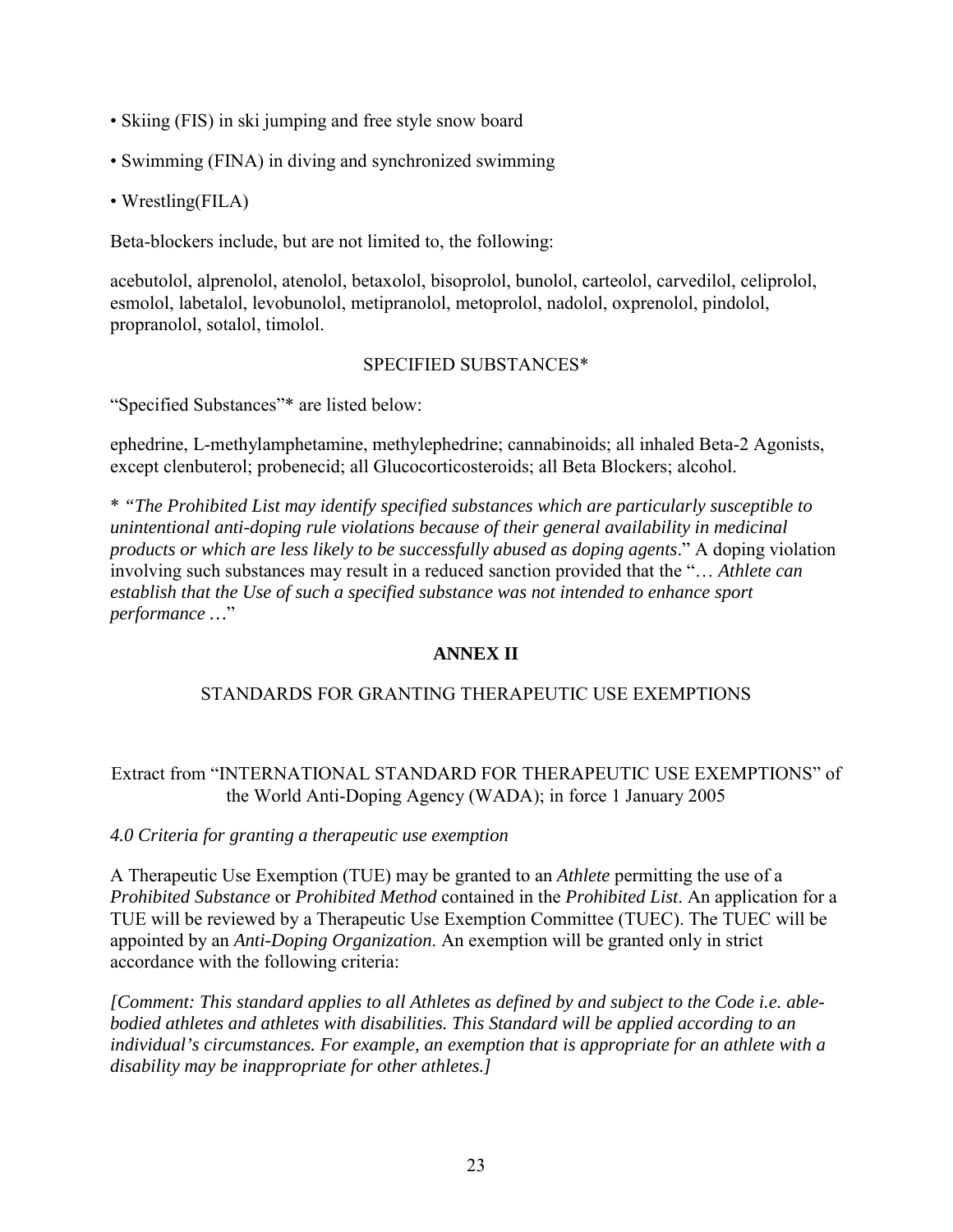4.1 The *Athlete* should submit an application for a TUE no less than 21 days before participating in an *Event*.

4.2 The *Athlete* would experience a significant impairment to health if the *Prohibited Substance*  or *Prohibited Method* were to be withheld in the course of treating an acute or chronic medical condition.

4.3 The therapeutic use of the *Prohibited Substance* or *Prohibited Method* would produce no additional enhancement of performance other than that which might be anticipated by a return to a state of normal health following the treatment of a legitimate medical condition. The use of any *Prohibited Substance* or *Prohibited Method* to increase "lownormal" levels of any endogenous hormone is not considered an acceptable therapeutic intervention.

4.4 There is no reasonable therapeutic alternative to the use of the otherwise *Prohibited Substance* or *Prohibited Method*.

4.5 The necessity for the use of the otherwise *Prohibited Substance* or *Prohibited Method* cannot be a consequence, wholly or in part, of prior non-therapeutic use of any substance from the *Prohibited List*.

4.6 The TUE will be cancelled by the granting body, if

(a) the *Athlete* does not promptly comply with any requirements or conditions imposed by the *Anti-Doping Organization* granting the exemption;

(b) the term for which the TUE was granted has expired;

(c) the *Athlete* is advised that the TUE has been withdrawn by the *Anti-Doping Organization*.

*[Comment: Each TUE will have a specified duration as decided upon by the TUEC. There may be cases when a TUE has expired or has been withdrawn and the Prohibited Substance subject to the TUE is still present in the Athlete's body. In such cases, the Anti-Doping Organization conducting the initial review of an adverse finding will consider whether the finding is consistent with expiry or withdrawal of the TUE.]* 

4.7 An application for a TUE will not be considered for retroactive approval except in cases where:

(a) emergency treatment or treatment of an acute medical condition was necessary; or

(b) due to exceptional circumstances, there was insufficient time or opportunity for an applicant to submit, or a TUEC to consider, an application prior to *Doping Control*.

*[Comment: Medical Emergencies or acute medical situations requiring administration of an otherwise Prohibited Substance or Prohibited Method before an application for a TUE can be made, are uncommon. Similarly, circumstances requiring expedited consideration of an*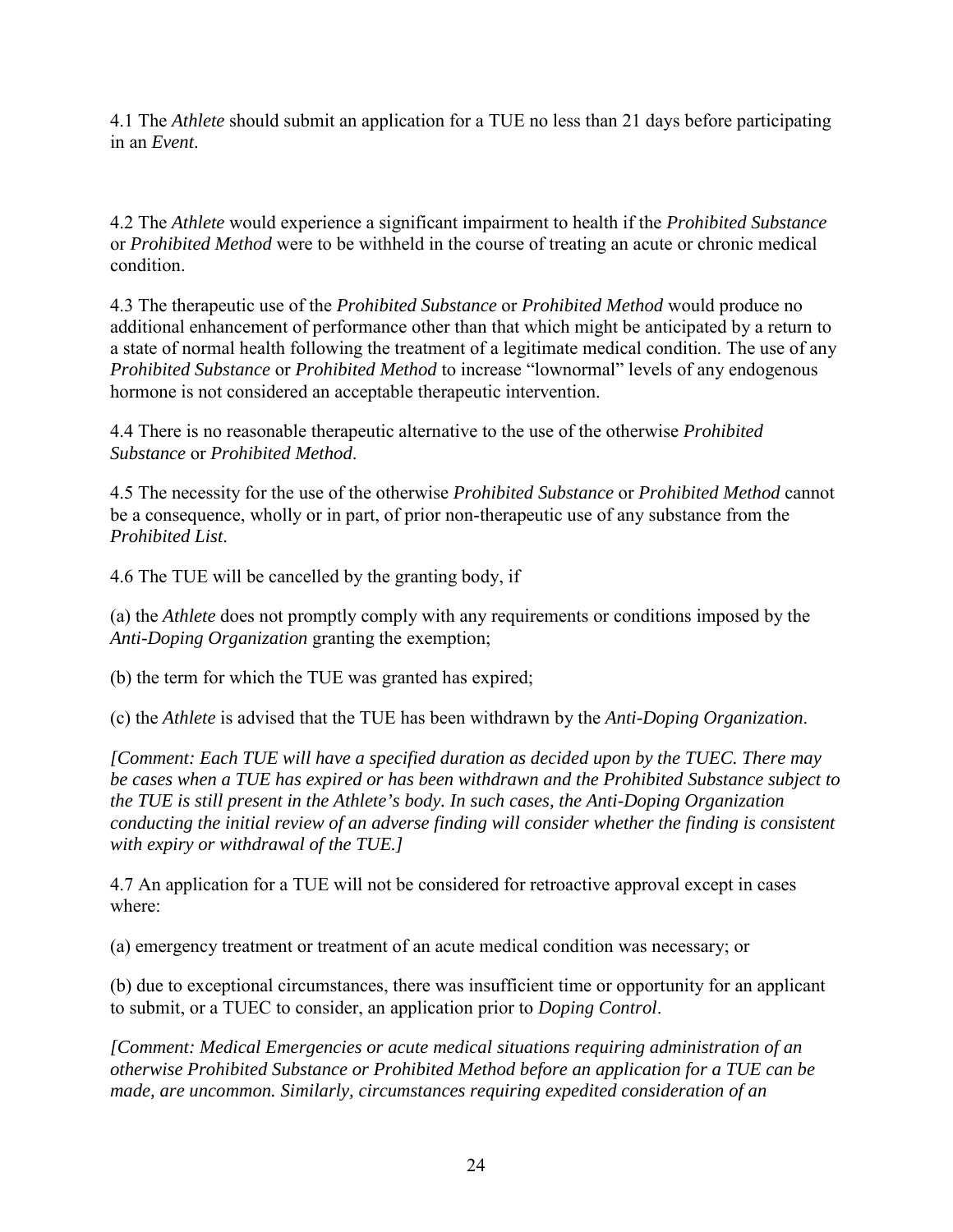*application for a TUE due to imminent competition are infrequent. Anti-Doping Organizations granting TUEs should have internal procedures which permit such situations to be addressed.]* 

# *5.0. Confidentiality of information*

5.1 The applicant must provide written consent for the transmission of all information pertaining to the application to members of the TUEC and, as required, other independent medical or scientific experts, or to all necessary staff involved in the management, review or appeal of TUEs. Should the assistance of external, independent experts be required, all details of the application will be circulated without identifying the *Athlete* involved in the *Athlete*'s care. The applicant must also provide written consent for the decisions of the TUEC to be distributed to other relevant *Anti-Doping Organizations* under the provisions of the *Code*.

5.2 The members of the TUECs and the administration of the *Anti-Doping Organization* involved will conduct all of their activities in strict confidence. All members of a TUEC and all staff involved will sign confidentiality agreements. In particular they will keep the following information confidential:

(a) all medical information and data provided by the *Athlete* and physician(s) involved in the *Athlete*'s care;

(b) all details of the application including the name of the physician(s) involved in the process. Should the *Athlete* wish to revoke the right of the TUEC or the *WADA* TUEC to obtain any health information on his/her behalf, the *Athlete* must notify his/her medical practitioner in writing of the fact. As a consequence of such a decision, the *Athlete* will not receive approval for a TUE or renewal of an existing TUE.

# *6.0 Therapeutic use exemption committees (TUECs)*

TUECs shall be constituted and act in accordance with the following guidelines:

6.1 TUECs should include at least three physicians with experience in the care and treatment of *Athletes* and a sound knowledge of clinical, sports and exercise medicine. In order to ensure a level of independence of decisions, a majority of the members of the TUEC should not have any official responsibility in the *Anti-Doping Organization*. All members of a TUEC will sign a conflict of interest agreement. In applications involving *Athletes* with disabilities, at least one TUEC member must possess specific experience with the care and treatment of *Athletes* with disabilities.

6.2 TUECs may seek whatever medical or scientific expertise they deem appropriate in reviewing the circumstances of any application for a TUE.

6.3 The *WADA* TUEC shall be composed following the criteria set out in Article 6.1. The *WADA*  TUEC is established to review on its own initiative TUE decisions granted by *Anti-Doping Organizations*. As specified in Article 4.4 of the *Code*, the *WADA* TUEC, upon request by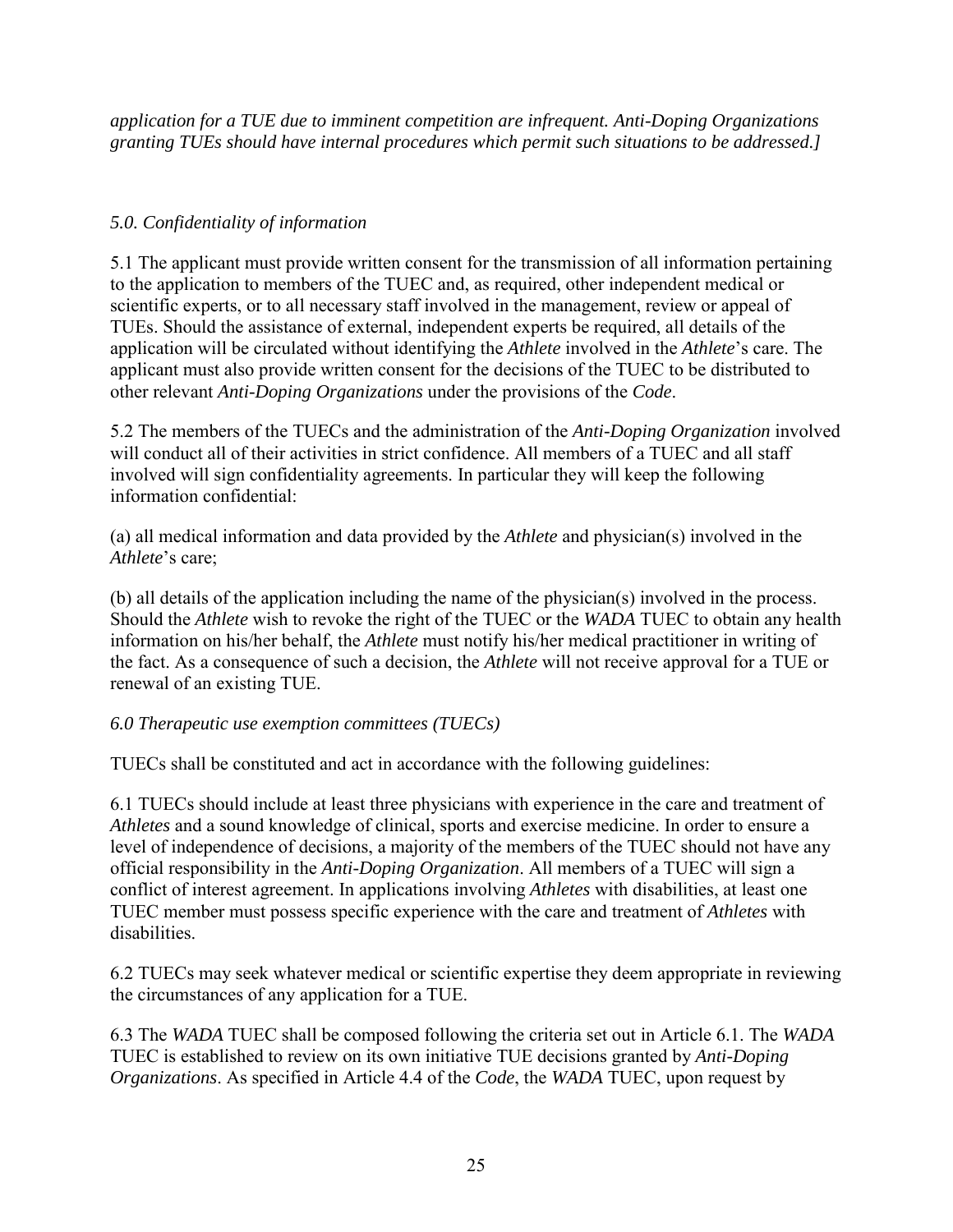*Athletes* who have been denied TUEs by an *Anti-Doping Organization* will review such decisions with the power to reverse them.

# *7.0 Therapeutic use exemption (TUE) application process*

7.1 A TUE will only be considered following the receipt of a completed application form that must include all relevant documents (see Appendix  $1 - TUE$  form). The application process must be dealt with in accordance with the principles of strict medical confidentiality.

7.2 The TUE application form(s), as set out in Appendix 1, can be modified by *Anti-Doping Organizations* to include additional requests for information, but no sections or items shall be removed.

7.3 The TUE application form(s) may be translated into other language(s) by *Anti-Doping Organizations*, but English or French must remain on the application form(s).

7.4 An *Athlete* may not apply to more than one *Anti-Doping Organization* for a TUE. The application must identify the *Athlete*'s sport and, where appropriate, discipline and specific position or role.

7.5 The application must list any previous and/or current requests for permission to use an otherwise *Prohibited Substance* or *Prohibited Method*, the body to whom that request was made, and the decision of that body.

7.6 The application must include a comprehensive medical history and the results of all examinations, laboratory investigations and imaging studies relevant to the application.

7.7 Any additional relevant investigations, examinations or imaging studies requested by the TUEC of the *Anti-Doping Organization* will be undertaken at the expense of the applicant or his/her national sport governing body.

 7.8 The application must include a statement by an appropriately qualified physician attesting to the necessity of the otherwise *Prohibited Substance* or *Prohibited Method* in the treatment of the *Athlete* and describing why an alternative, permitted medication cannot, or could not, be used in the treatment of this condition.

7.9 The dose, frequency, route and duration of administration of the otherwise *Prohibited Substance* or *Prohibited Method* in question must be specified.

7.10 Decisions of the TUEC, should be completed within 30 days of receipt of all relevant documentation and will be conveyed in writing to the *Athlete* by the relevant *Anti- Doping Organization*. Where a TUE has been granted to an *Athlete* in the *Anti-Doping Organization Registered Testing Pool*, the *Athlete* and *WADA* will be provided promptly with an approval which includes information pertaining to the duration of the exemption and any conditions associated with the TUE.

7.11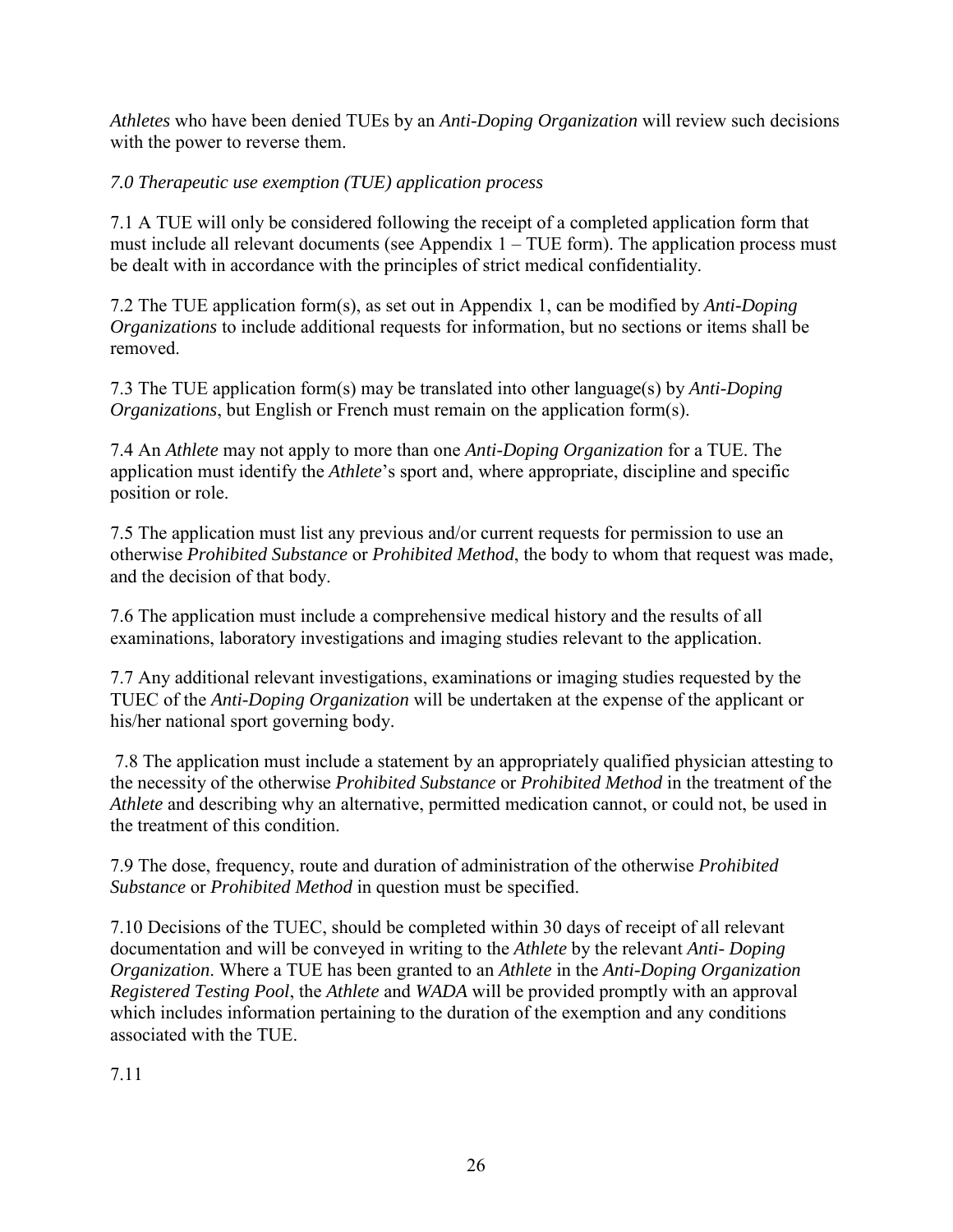(a) Upon receiving a request by an *Athlete* for review, as specified in Article 4.4 of the Code, the *WADA* TUEC will, as specified in Article 4.4 of the *Code*, be able to reverse a decision on a TUE granted by an *Anti-Doping Organization*. The *Athlete* shall provide to the *WADA* TUEC all the information for a TUE as submitted initially to the *Anti-Doping Organization* accompanied by an application fee. Until the review process has been completed, the original decision remains in effect. The process should not take longer than 30 days following receipt of the information by *WADA*.

(b) *WADA* can undertake a review at any time. The *WADA* TUEC will complete its review within 30 days.

7.12 If the decision regarding the granting of a TUE is reversed on review, the reversal shall not apply retroactively and shall not disqualify the *Athlete's* results during the period that the TUE had been granted and shall take effect no later than 14 days following notification of the decision to the *Athlete*.

## *8.0 Abbreviated therapeutic use exemption (ATUE) application process*

8.1 It is acknowledged that some substances included on the *List of Prohibited Substances* are used to treat medical conditions frequently encountered in the *Athlete* population. In such cases, a full application as detailed in section 4 and section 7 is unnecessary. Accordingly an abbreviated process of the TUE is established.

8.2 The *Prohibited Substances* or *Prohibited Methods* which may be permitted by this abbreviated process are strictly limited to the following: Beta-2 agonists (formoterol, salbutamol, salmeterol and terbutaline) by inhalation, and glucocorticosteroids by non-systemic routes.

8.3 To use one of the substances above, the *Athlete* shall provide to the *Anti-Doping Organization*  a medical notification justifying the therapeutic necessity. Such medical notification, as contained in Appendix 2, shall describe the diagnosis, name of the drug, dosage, route of administration and duration of the treatment. When applicable any tests undertaken in order to establish the diagnosis should be included (without the actual results or details).

8.4 The abbreviated process includes:

(a) approval for use of *Prohibited Substances* subject to the abbreviated process is effective upon receipt of a complete notification by the *Anti-Doping Organization*. Incomplete notifications must be returned to the applicant;

(b) on receipt of a complete notification, the *Anti-Doping Organization* shall promptly advise the *Athlete*. As appropriate, the *Athlete*'s IF, NF and NADO shall also be advised. The *Anti-Doping Organization* shall advise *WADA* only upon receipt of a notification from an *International-level Athlete*;

(c) a notification for an ATUE will not be considered for retroactive approval except: